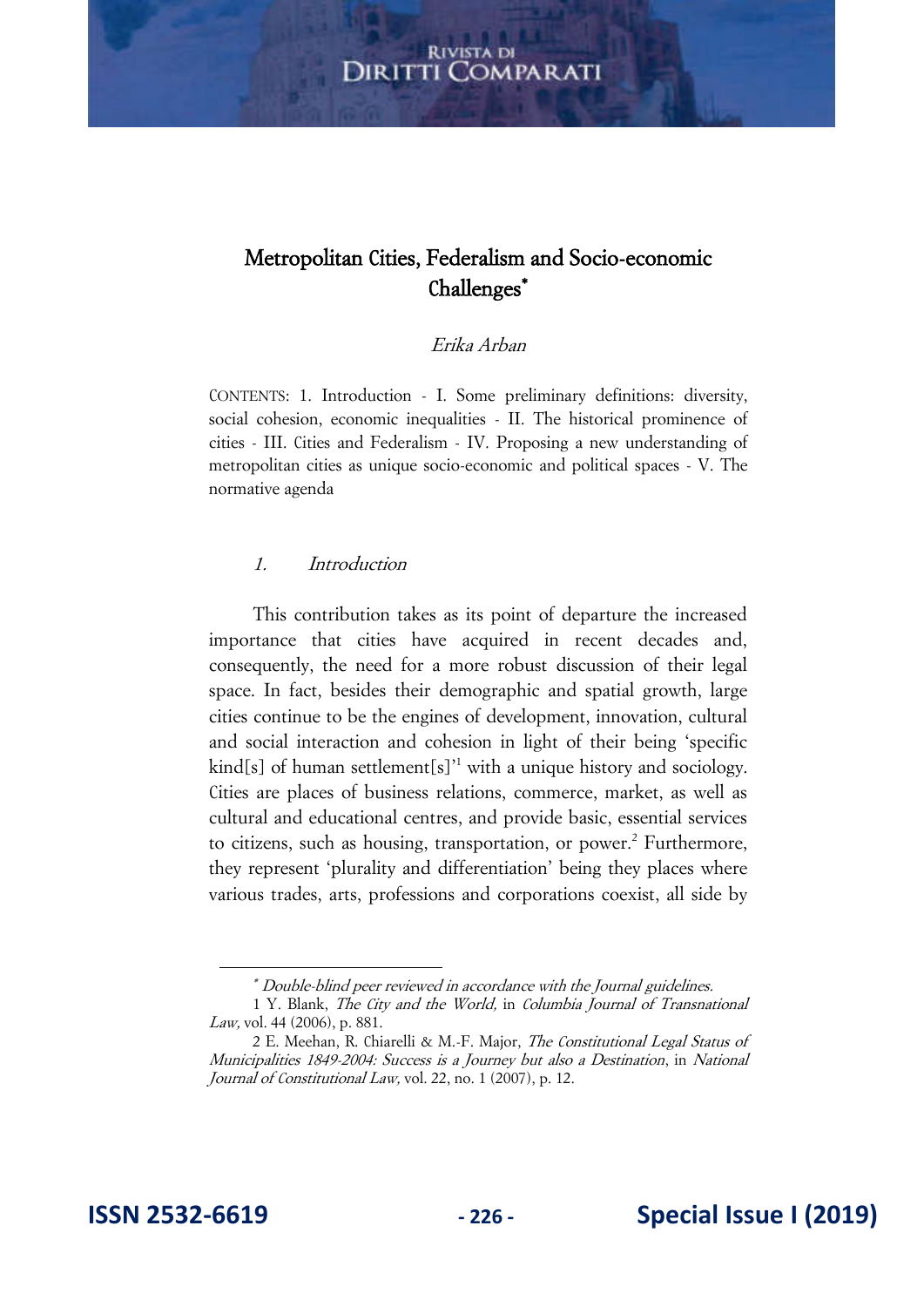side.<sup>3</sup> This reality, however, also poses challenges, and metropolitan areas can be regarded as expressing the tensions between diversity and social cohesion: in fact, people living in larger cities are faced with deeper socio-economic divides and inequalities than those living in more rural areas, with more serious environmental and criminal problems, social and ethnic tensions, zoning and housing concerns.

In light of the complex issues surrounding metropolitan areas, a substantive body of scholarship has blossomed – particularly in the social sciences – exploring this reality from different perspectives, including the demographic, environmental, geographic, historic, anthropologic, or socio-economic angles.<sup>4</sup> Yet, for a long time cities as a subject of study have been largely neglected by legal theorists, with only sparse academic accounts of the legal/constitutional dimension of cities, especially larger metropolitan areas.<sup>5</sup> However, although cities are already studied by legal scholarship through specific disciplines such as urban law, municipal law, or land/zoning/planning, legal scholars are now becoming increasingly interested in carving out a more robust legal/constitutional space for them.

The purpose of my contribution is to discuss some very preliminary ideas on the role and place of larger/metropolitan cities, with particular regard to decentralized (federal and quasi-federal) systems. To this extent, the paper proposes a definition of

<sup>3</sup> R. Cavallo Perin, Beyond the municipality: the city, its rights and its rites, in Italian Journal of Public Law, vol. 5, no. 2 (2013), p. 309.

<sup>4</sup> Y. Blank, City and the World, op. cit., p. 877-878. See also J. Jacobs, The Death and Life of Great American Cities. The Failure of Town Planning, Harmondsworth, 1964; S. Sassen, The Global City. New York, London, Tokyo, Princeton & Oxford, 2001.

<sup>5</sup>Y. Blank, City and the World, op. cit., p. 877-878; R. Schragger, City Power, Oxford, 2016; E. Meehan et al., *The Constitutional Legal Status of Municipalities*, op. cit.; G. Frug, The City as a Legal Concept, in Harvard Law Review, vol. 93, no. 6 (1980)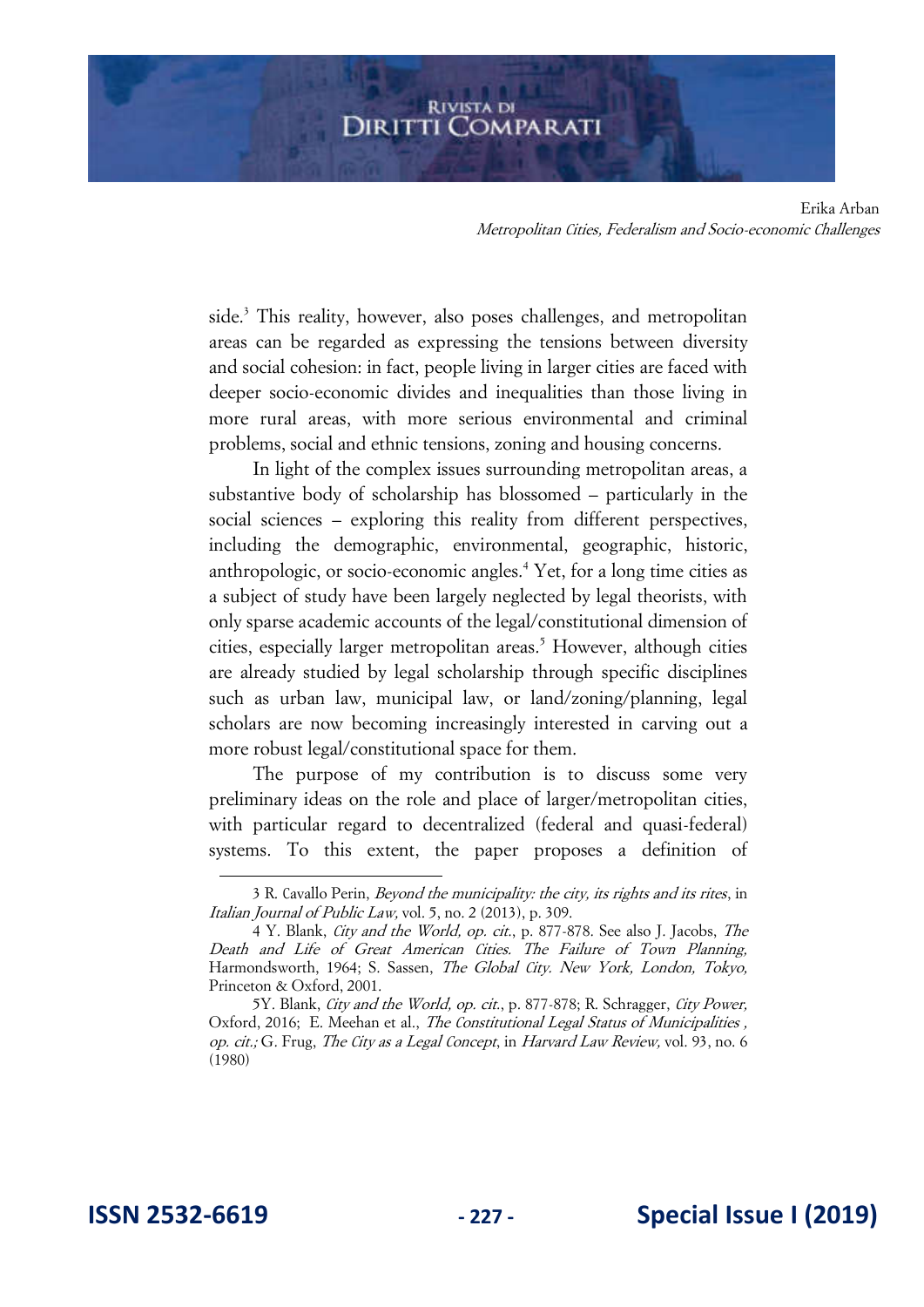metropolitan city as a unique socio-economic and political space and suggests construing it as a new level of governance where to experiment innovative legal tools that would equip it to balance and reconcile diversity and social cohesion.

The paper is structured as follows: part I sketches the meaning of diversity and social cohesion and illustrates the specific type of inequality (socio-economic) that are of specific relevance to this contribution. Part II briefly retraces the historical importance of cities, while part III maps the relationship between cities and federal theory. In part IV, I propose a definition of socio-economic and political space as a useful way to characterize metropolitan cities. Finally, part V offers a draft normative agenda to vest more autonomy to metropolitan areas in federal and quasi-federal systems.

# I. Some preliminary definitions: diversity, social cohesion, economic inequalities

 This paper advances the idea that large, metropolitan cities can be regarded as expressing the tensions between diversity and social cohesion. Consequently, by rethinking their legal/constitutional role in decentralized systems, metropolitan cities could become strategic places where to build new modes of governance that are better suited to balance their economic and social dimensions and ultimately reconcile unity and diversity. For this reason, the first aspect that needs to be clarified is one of terminology: what do we mean by diversity and by social cohesion in the specific context of metropolitan areas? And what types of diversity are we looking at? Diversity and social cohesion. Although the meaning of diversity and of social cohesion might be easily intuited, these are non-univocal, broad terms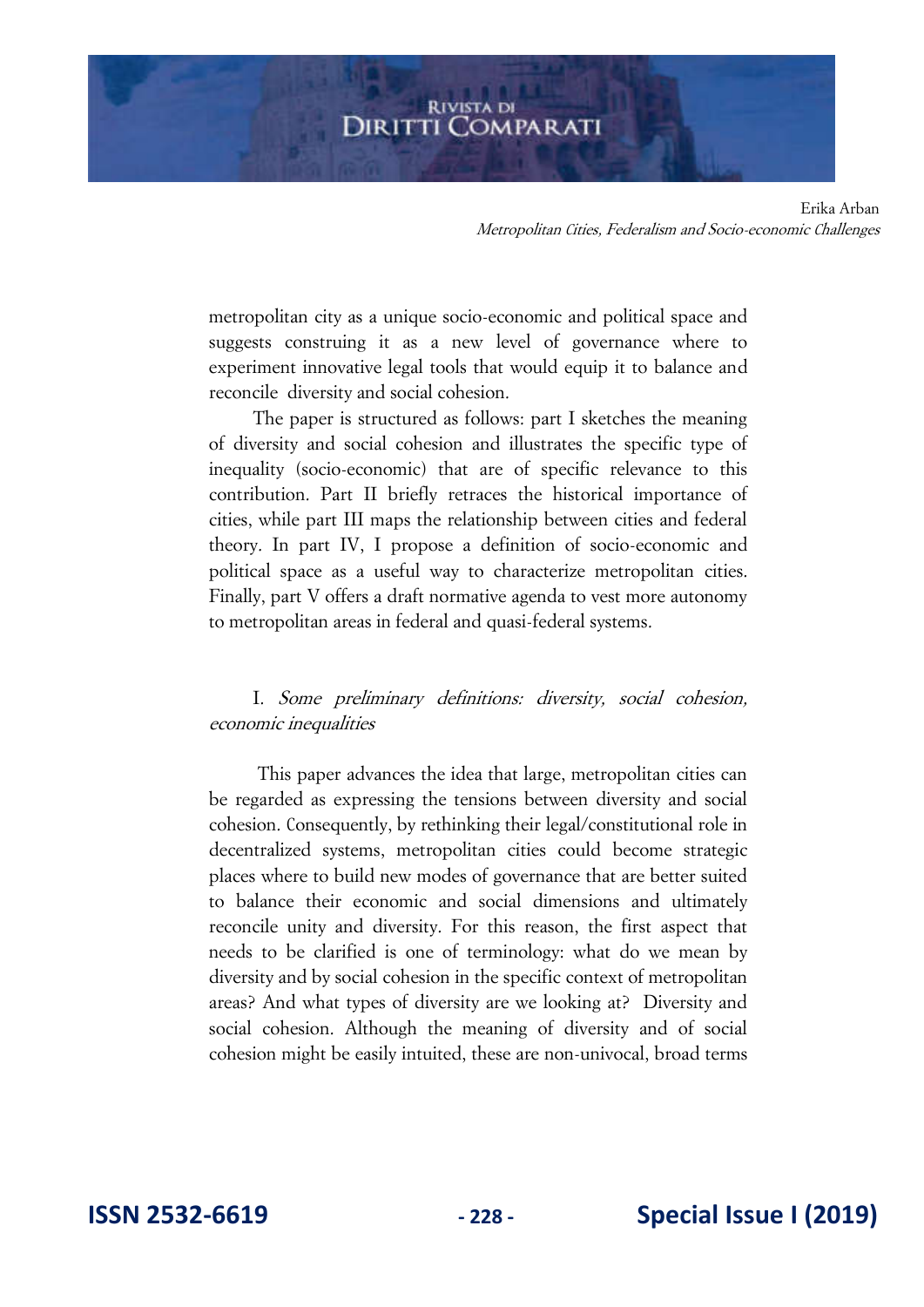that are open to a multiplicity of definitions. While acknowledging that other meanings are possible, this paper construes diversity as a wide-ranging notion that encompasses ethnic, linguistic, racial, gender, lifestyle, demographic, health and wellbeing, income, educational, political, intellectual, religious, or socio-economic differences. All these disparities might cause social tensions, social exclusion, polarization and segregation of various nature,<sup>6</sup> and may result in opposing opportunities available to individuals. Furthermore, diversity may assume a horizontal (ie differences in age, gender, ethnicity) and a vertical (ie income, social, status, education) dimension.<sup>7</sup> In its various forms, diversity is almost intrinsic to human condition and, as such, it displays both a macro- and a microdimension: in other words, it may exist at the level of the state (national), of the region or of the city (local).

Social cohesion – on the other hand – refers to those instances whereby, in spite of the differences, it is possible to offer as much as possible equal access of opportunities and basic, minimal conditions of well-being. Likewise, social cohesion entails the development of a net of social relations, and helps shaping a feeling of belonging that contributes to create a sense of communal identity: it also orientates towards a common good.<sup>8</sup> Social cohesion is 'a key element of societal stability and highly relevant in urban communities<sup>39</sup> and can be achieved in many ways: for example, building on universal, principles such as solidarity and equality, it could be pursued through a variety

<sup>6</sup> L. Scheurer & A. Haase, Diversity and social cohesion in European cities: Making sense of today's European Union-urban nexus within cohesion policy, in European Urban and Regional Studies vol. 25, no. 3 (2018), p. 338.

<sup>7</sup> Ibid. p. 338. 8Ibid. p. 337. 9Ibid. p. 338.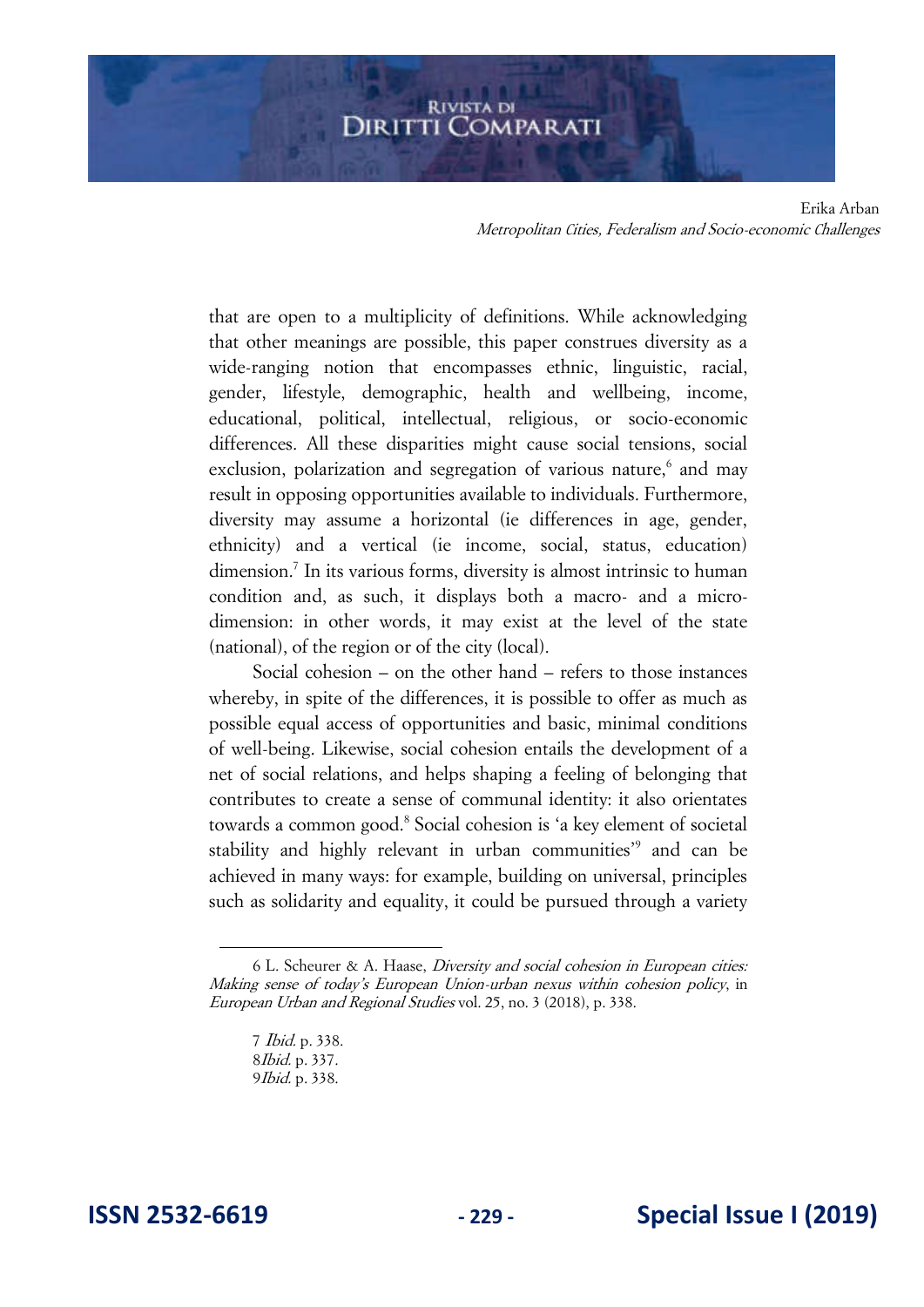of policies and institutional arrangements targeting social mobility and local economic performances.<sup>10</sup>

The inevitable tensions between diversity and social cohesion require to find points of reconciliation between them. Reconciling diversity and social cohesion becomes a particularly important challenge in the specific context of larger metropolitan areas, as it is here that the phenomenon often reaches exponential dimensions. This reconciliation can be pursued in many ways and through an array of different tools, spanning from urban and architectural planning and design to specific educational and health policies. By carving out a novel legal/constitutional dimension of the large city in decentralized systems, this paper proposes to contribute to the debate by specifically looking at its legal perspective, as the next sections will better illustrate.

Socio-economic diversity or inequalities. As noted, although diversity is expressed in many ways, this paper mainly focuses on the socio-economic dimension. Again, socio-economic diversities, asymmetries or inequalities $11$  can take different forms and become a global (or local) phenomenon. In fact, economic inequalities are present when regions in a given country display profoundly different levels of socio-economic development, or when natural resources are concentrated in specific parts of a territory only, causing imbalances of various nature, as often happens particularly in the Global South.<sup>12</sup> But socio-economic inequalities can also have a more local dimension,

<sup>10</sup> Ibid.

<sup>11</sup>In this paper, the terms *diversity, inequalities* and *asymmetries* will be used indistinctively as synonyms.

Although the term is often contested, *Global South* generally refers to those countries and regions in the world (such as for instance Central/Latin and South America, Africa, Asia) which are still developing or in the process of industrialization, although not necessarily located in the geographic south.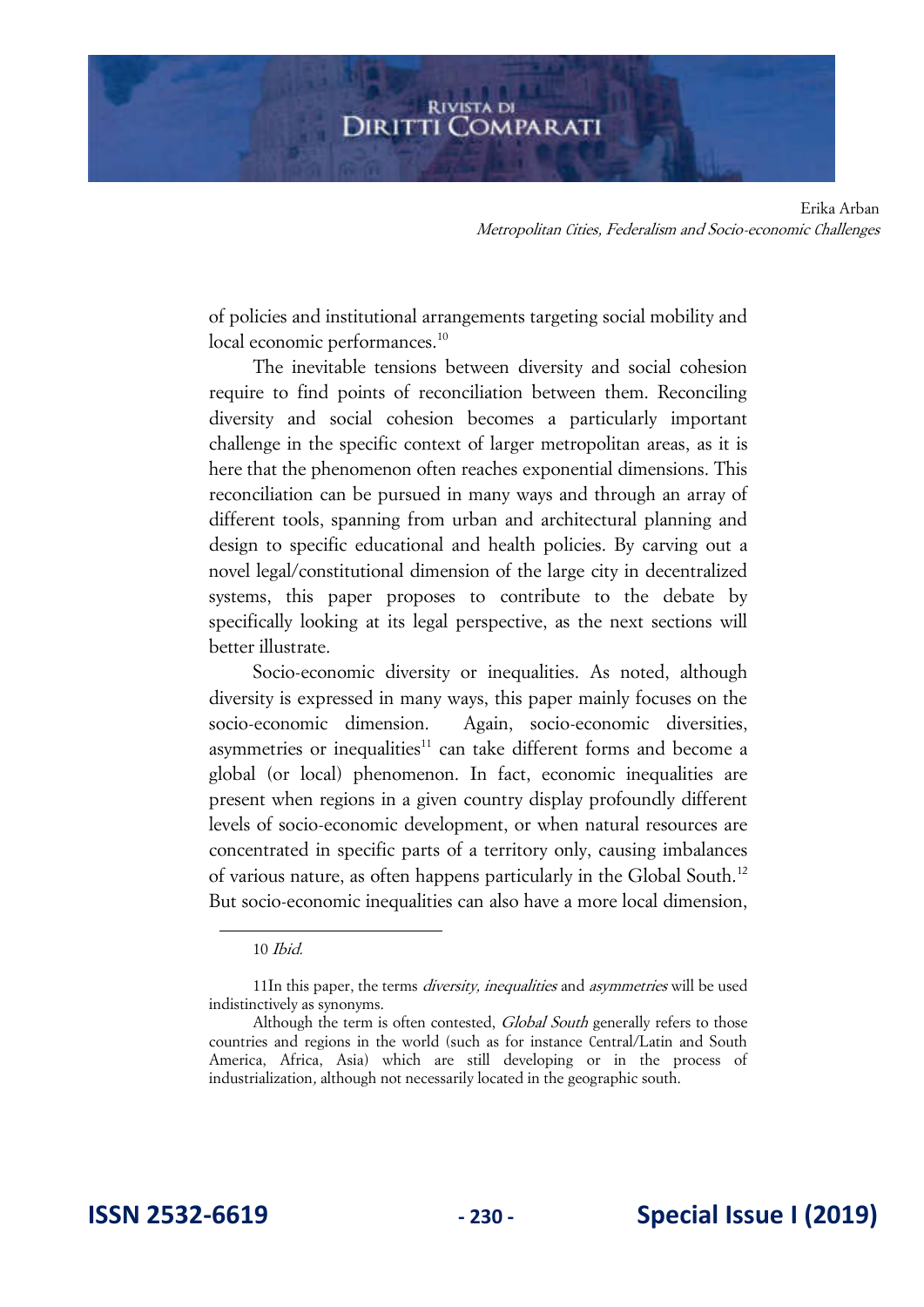finding expression in the asymmetrical levels of basic needs (education, health services, housing, transportation, etc.) available to different parts of the same metropolitan area (richer vs poorer neighbourhoods): all these local disparities might cause social tensions, social exclusion, polarization and segregation.

In general, economic inequalities have been treated only marginally in comparative constitutional law and even in federalism scholarship (with the exception, perhaps, of fiscal federalism). This contribution proposes to consider legal ways to deal with socioeconomic inequalities from a very specific perspective. On the one hand, it focuses on local economic inequalities (not on inequalities among nation states or between various regions of the same country); second, it does not focus on traditional actors (such as the state and its organs or supranational institutions such as the EU) but on the local dimension, the dimension of the city. In fact, differently than the national and sub-national levels of government in federal and quasifederal states, cities and metropolitan areas often lack the appropriate legal tools to face the several challenges they need to tackle, because in so many ways they depend on decisions made at – or funding coming from – higher levels of government.

It shall be pointed out, however, that although the discussion on the legal/constitutional dimension of cities is quickly emerging as an important issue in comparative constitutional law, carving out a novel space for metropolitan cities in decentralized systems is a complex phenomenon that is not open to univocal solutions; rather, it needs to be adapted to the unique dimension of each reality considered.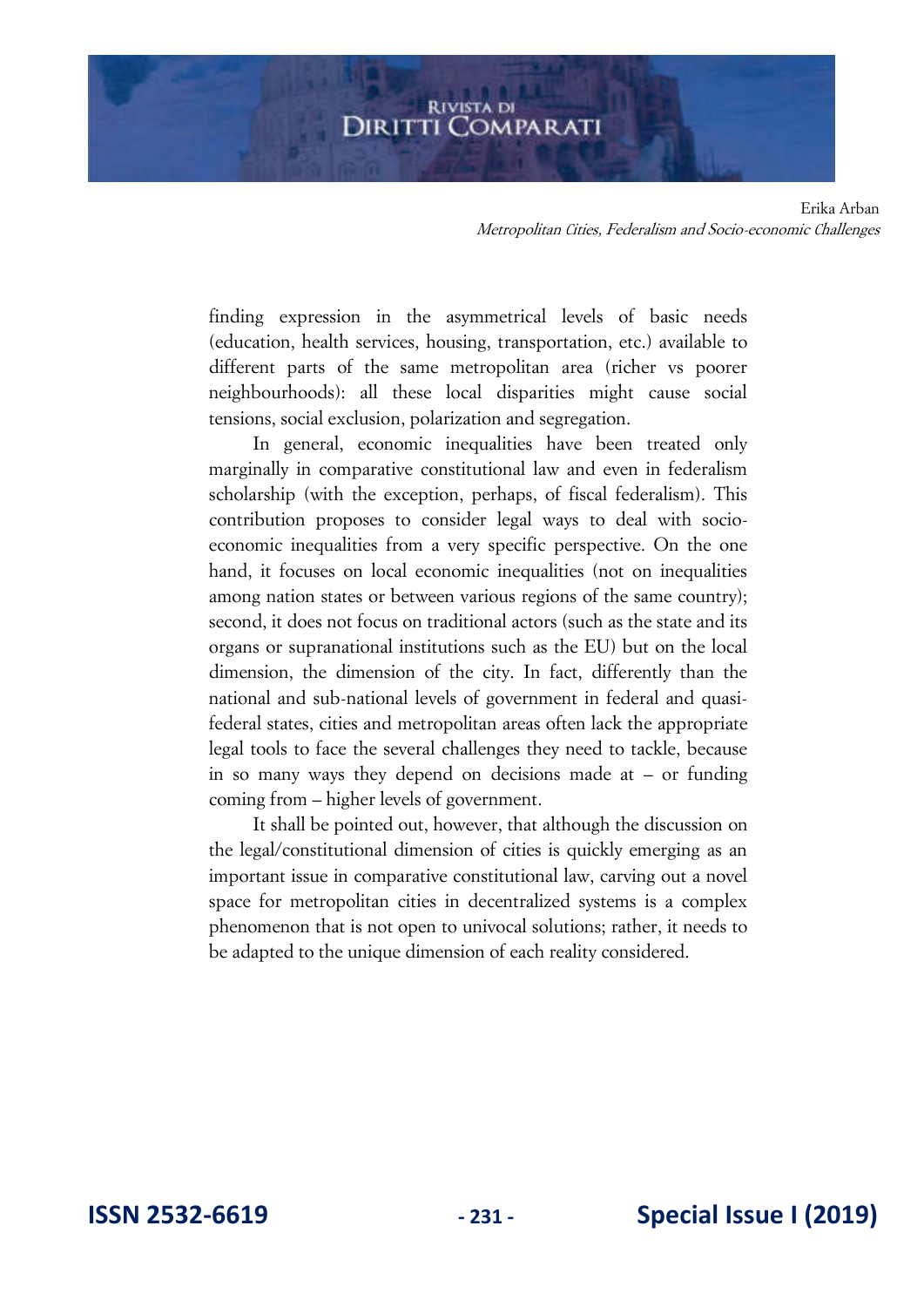# II. The historical prominence of cities

Historically speaking, cities as central socio-economic and financial hubs are not an invention of contemporary times, but they have always played a fundamental socio-economic, political, cultural and religious role. For example, the Greek πόλις (polis) was a welldeveloped and self-sufficient entity on which the whole system of ancient Greece was based, and whose influence also extended to the Roman time, where some cities were granted self-rule and considered free entities.<sup>13</sup> The importance and development of cities continued during the Middle Ages: at that time, cities were also physically protected spaces, considering that they were all equipped with walls and 'gates' that were opened or closed based on time, needs and circumstances. Although they faced important challenges (ie they were 'not democratic but hierarchical' and presented several internal social and economic tensions, and did not offer the same bundle of services that are normally expected in contemporary times) cities were nonetheless considered communities of people who defended their autonomy.<sup>14</sup> The power of medieval towns rests on the fact that they 'represented economic-political-communal unit that allowed their citizens to achieve a new status within feudal society.'<sup>15</sup> During the Middle Ages and Renaissance, some European cities in countries like Italy, France, Spain, Germany or the Netherlands became the core centres of life, business, development, innovation, ideas, arts, crafts, religion, encounters, trade fairs, etc. Cities represented the pulsing centres of society, people gravitated around them to the point of developing a sense of identity with the city they lived in. In other

<sup>13</sup> E. Meehan et al., op. cit., p. 4.

<sup>14</sup> G. Frug, The City as a Legal Concept, op. cit., p. 1085.

<sup>15</sup> Ibid. p. 1125.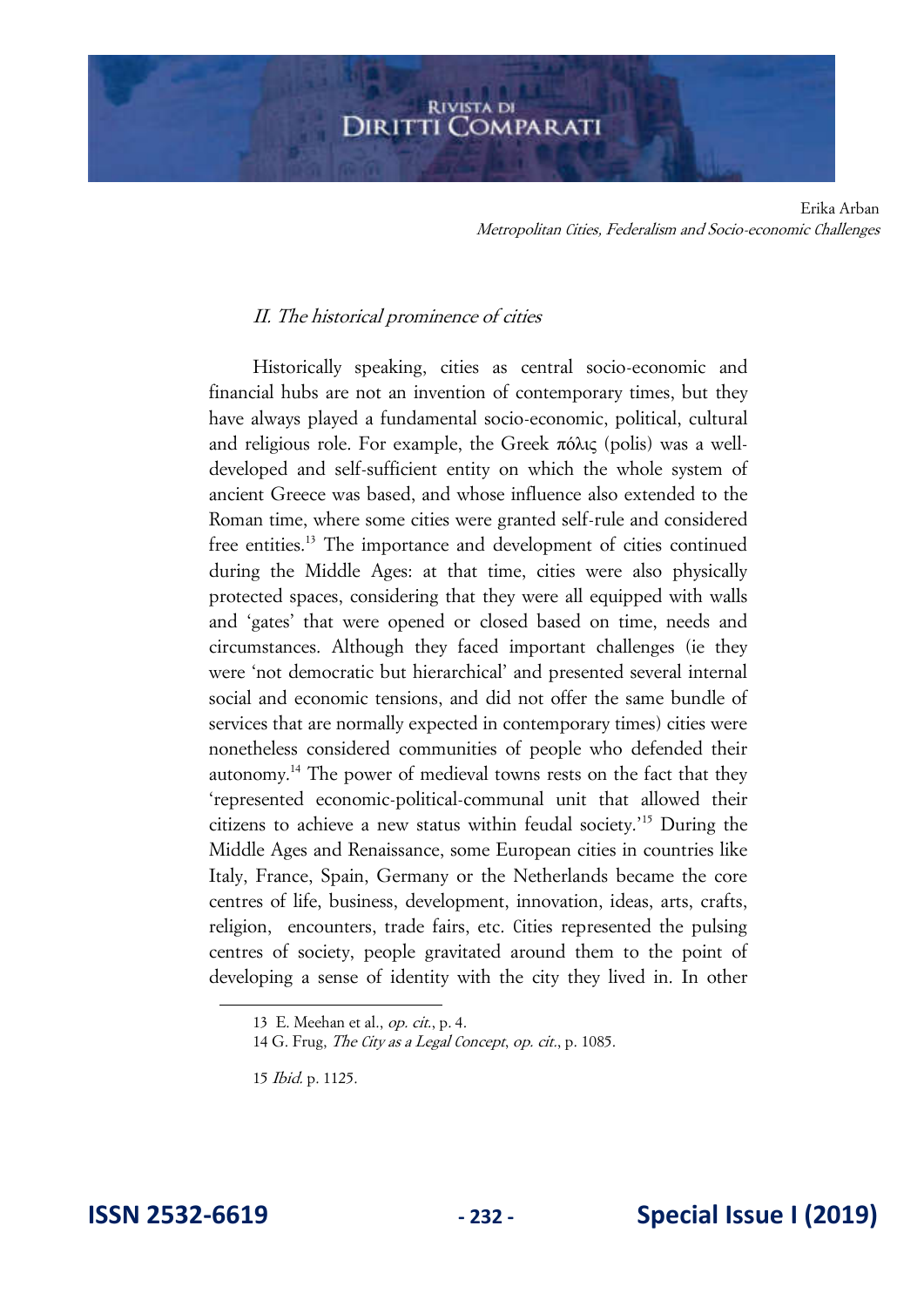words, cities actively contributed to the economic and social development of the territory also because they were the seat of professional guilds. The growth of cities continued also during modern times: however, the parallel emergence of the nation state in the XVII and XVIII centuries drastically shrank the centrality of cities, although some urban centres (like London or Paris) have remained crucial in the social and economic development of their respective territories and countries.

But, as discussed, in recent years the demographic and spatial growth of cities has triggered a certain awareness among scholars of their changing role not only domestically but also at international level. In fact, cities are acquiring international authority and have to comply with 'duties states have assumed as signatories to international charters and covenants'.<sup>16</sup> Cities continue to significantly lead the economic and social development of the territory. As noted, in many developing countries of the Global South, the dimension of the phenomenon has reached exponential levels, as the uncontrolled expansion of megacities has brought along significant socio-economic inequalities and serious environmental concerns. The problem is that this transformation has not always been matched by an adequate change in the legal tools available to cities to adequately perform the duties and tasks they are called to play. Before proceeding to this discussion, however, a brief illustration of the role of cities in federal theory will be sketched in the next section.

<sup>16</sup>Y. Blank, City and the World, op. cit., p. 900.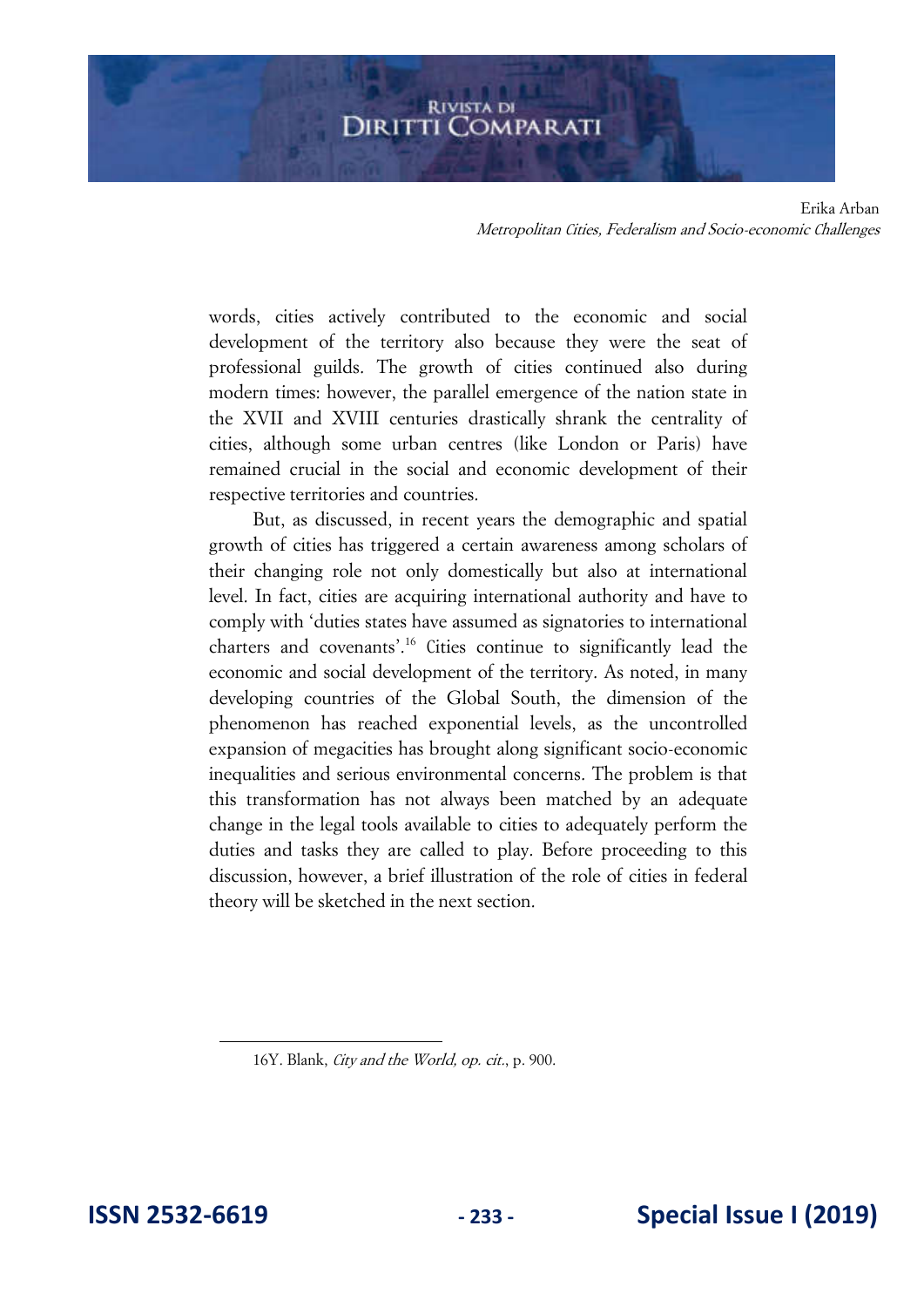# III. Cities and Federalism

As noted, this paper takes the legal/constitutional dimension of cities more seriously, first by proposing a definition of metropolitan cities as unique socio-economic and political spaces and, second, by suggesting to construe the metropolitan city as a new level of governance in decentralized systems, where to experiment innovative legal tools that would better equip it to face the increasing challenges it is to tackle, and ultimately reconcile socio-economic diversity and social cohesion. Although some of the arguments presented in this paper are not restricted to decentralized systems but may have a broader relevance for comparative constitutional law more in general, this contribution focuses in particular on federal and quasi-federal systems only<sup>17</sup> for a number of reasons. First, federalism is itself traditionally construed as an ideal mechanism to reconcile unity and diversity through the implementation of a multi-tier system of government that accommodates 'self-rule' and 'shared-rule': it has thus been extensively used in a variety of situations, particularly when there was a need to reconcile unity with socio-linguistic-cultural diversity (as the cases of Spain, Belgium, Canada, Ethiopia, well illustrate).<sup>18</sup> Second, differently than comparative constitutional law in

<sup>17</sup> This paper embraces a very generous understanding of federalism, one which includes not only *classic* or *pure* federations (those moulded on the archetypal US federal system), but also decentralized, devolved, regional, or otherwise quasi-federal systems: this allows to expand the scope of the research and be more inclusive of different realities.

<sup>18</sup> Ex multis, see for example R. Agranoff, ed., Accommodating Diversity: Asymmetry in Federal Systems, Baden Baden, 1999; M. Burgess & J. Pinder, eds., Multinational Federations, London & New York, 2007; A. Gagnon & J. Tully, Multinational Democracies, Cambridge, 2001; J. Loughlin, J. Kinkaid & W. Swenden, eds., Routledge Handbook of Regionalism and Federalism, London & New York, 2013; F. Palermo & Karl Kössler, Comparative Federalism. Constitutional Arrangements and Case Law, Portland, 2017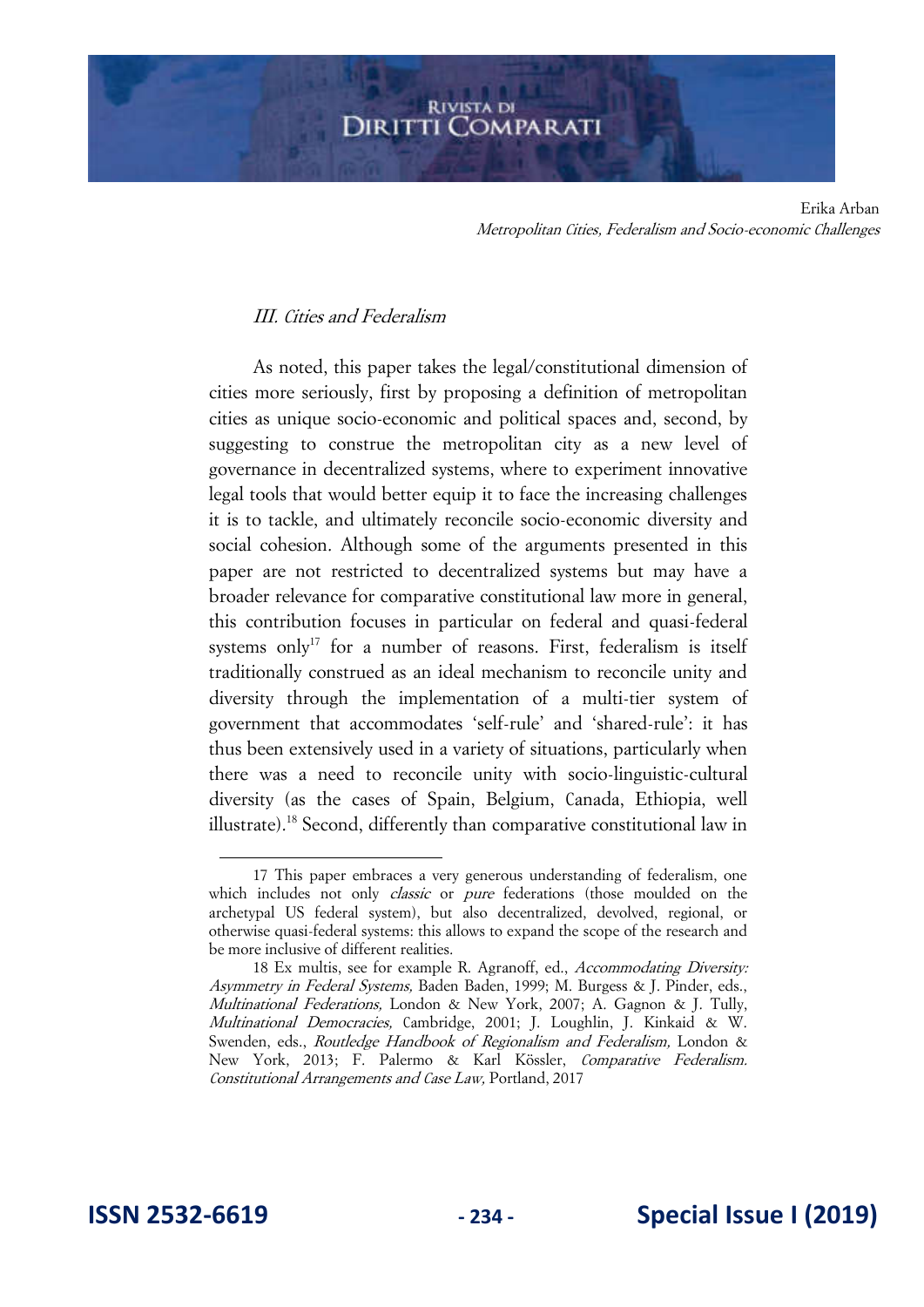general, federalism theory has displayed some minimal attention to socio-economic diversity through specific tools such as equalization funds and other fiscal federalism mechanisms. Although this paper focuses on something else than fiscal federalism, it nonetheless represents one way of reconciliation.

Most importantly for my narrative, however, federalism has not been completely insensitive to the importance of cities. In fact, if we look back at the work of the German theologian and philosopher Johannes Althusius – who is considered the moral godfather of federalism – he had already conceived of a society built up from below, were cities were one of the several rings of the societal chain (along with families, collegia, provinces and the commonwealth). In his Politica Methodice Digesta published in 1604, Althusius embraced a rather inclusive idea of multi-layered society, where cities were key players and performed a fundamental role. As mixed and public associations, Althusius described cities as communities of citizens 'dwelling in the same urban area (urbs), and content with the same communication and government (jus imperii).<sup>19</sup> Each city had to be administered by a 'prefect' or 'superior' (sometimes also referred to as 'consul') assisted by 'counselors' and 'senators' constituting the 'senatorial collegium.<sup>20</sup> The senate was composed of 'wise and honest select men' entrusted with the 'care and administration of the affairs of the city' and representing the entire city. $^{21}$ 

In spite of Althusius' ideas, however, classic federations modelled on the US federal constitution of 1787 have mainly concerned themselves only with two levels of government: the federal and the subnational. In fact, as a general rule, in traditional federal

<sup>19</sup> J. Althusius, Politica, Indianapolis, 1995, ch. V-VI, §48.

<sup>20</sup> Ibid. ch. V-VI, §49-50.

<sup>21</sup> Ibid. ch. V-VI, §54-56.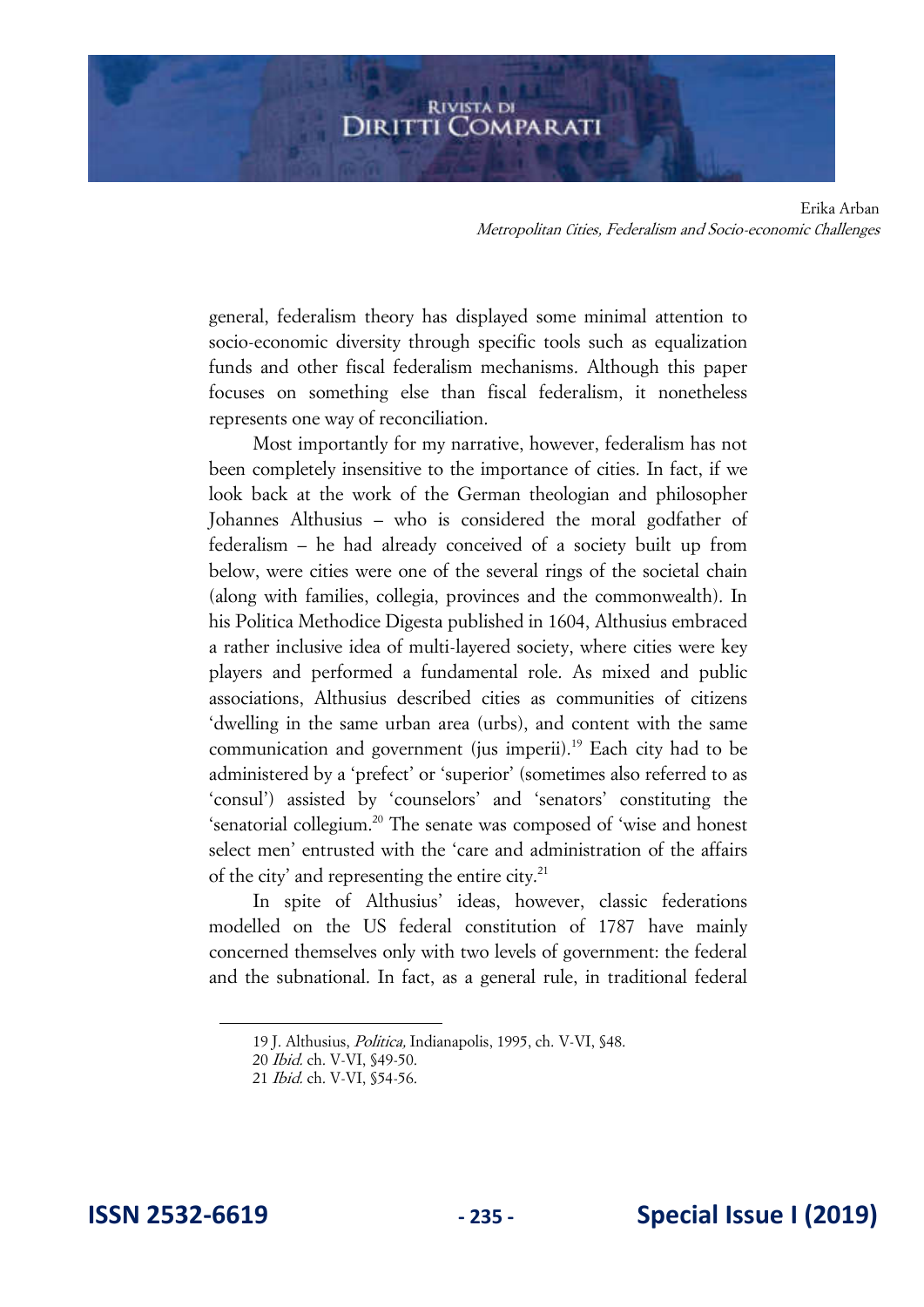systems cities do not enjoy a constitutionally protected right to selfgovernment, they have no sovereignty or autonomy of their own, and are only minimally protected from state government intervention,<sup>22</sup> since everything that pertains to the city level is normally dealt with at subnational (not at the constitutional) level. This lack of constitutional recognition in classic federations of cities as autonomous tiers of government might be explained – at least in part – by the fact that, when the first federal systems emerged, the level of sophistication of the urban context was very different from today: communications were slower, most people still populated the countryside, transportation between distant cities was still at the onset, and the types of services that local governments and cities were providing were not as complex as today. Cities existed, of course, and some of them already were important economic and political centres, but they were nowhere close to the urban conglomerations of millions of people of different races, languages, and faiths that characterise metropolitan areas today, so there was no need to secure a special legal/constitutional space for them reflective of their unique socioeconomic and political role. Another reason may be linked to the path followed to create the first federal systems. In fact, if we look at the US archetypal federal model, it emerged from the 'coming together' of thirteen independent states, which joined and became part of the federal covenant: this has been so influential in subsequent federal models and explains why federalism is mainly a pact between the federal and sub-national levels, with little role for the urban/city/metropolitan levels. And this is the case even when the population of the subnational entities that compose the federation is

<sup>22</sup> R. Schragger, City Power, op. cit., p. 68.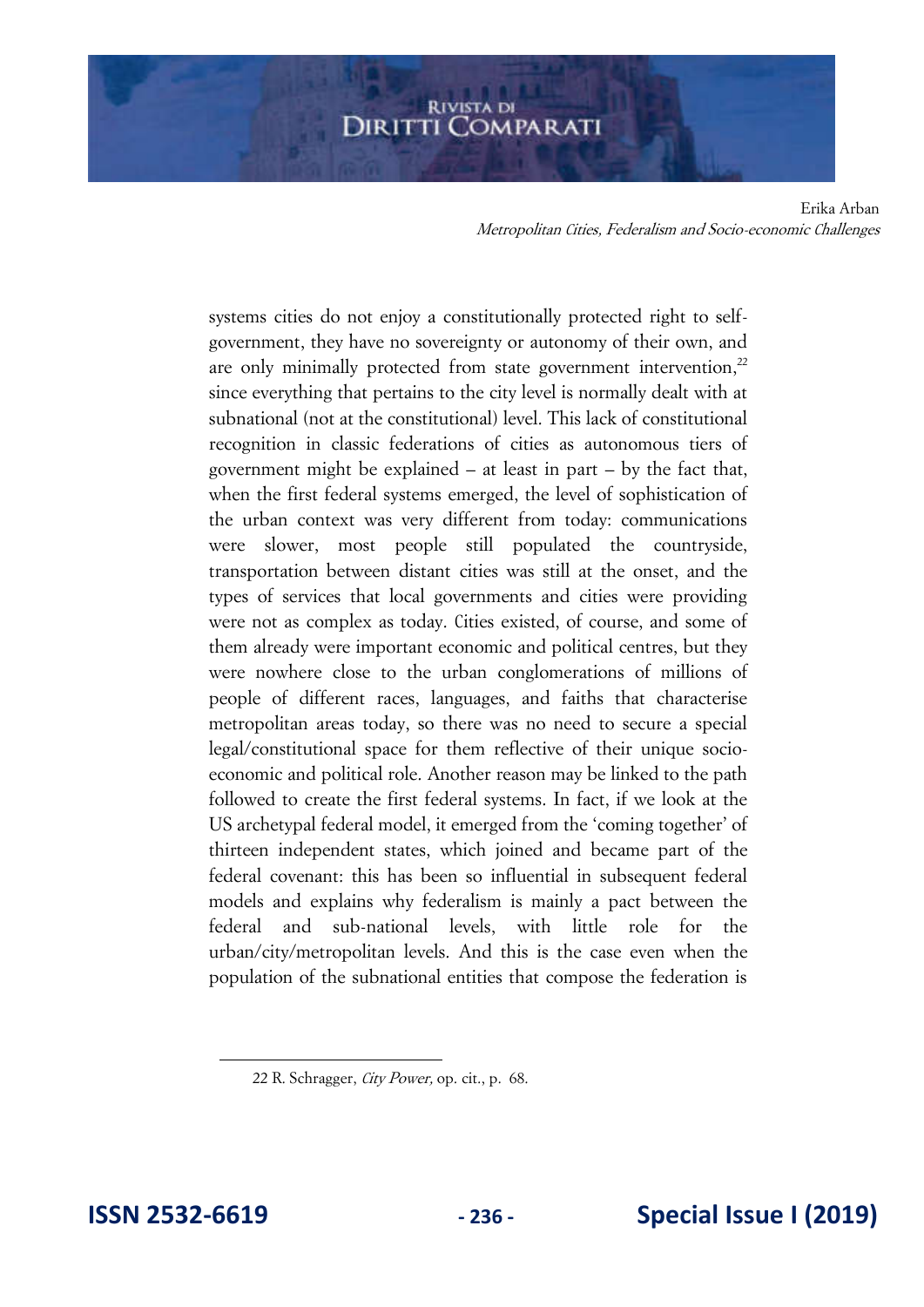concentrated mainly in the major cities, to the point that the state population mostly coincide with the city population.<sup>23</sup>

However, in spite of this general neglect for cities as autonomous entities in federalism, exceptions exist. One example is represented by the special treatment that some federal systems reserve to their capital cities: that is the case of Washington DC in the United States, Canberra ACT in Australia, Abuja in Nigeria or Brasilia in Brazil. Here, the special legal treatment granted to these cities is justified not so much by the size or economic/cultural power of the city, but by its status and role as a federal capital: in fact, these cities are often merely political hubs with no historical relevance, as they have been created ex novo for the specific purpose of serving as capital cities. In other cases, however, the capital city of a federation does coincide with its most populous urban area, as is the case with Buenos Aires in Argentina, Mexico City or Addis Ababa in Ethiopia: here, the special legal status is reserved to the city that is not only the capital, but also the most populated and economically advanced.

Besides federal capitals, other examples of cities in federal systems having a special legal status include German city-Länder (where the three Länder of Berlin, Hamburg and Bremen are actually city-states due to historical reasons) or the city of Brussels in Belgium, as it enjoys a unique asymmetrical treatment as a region reflective of the bi-national nature of the state (in addition to being the seat of offices of some supranational institutions such as the EU).<sup>24</sup> More

<sup>23</sup> As an example, in Australia the metropolitan area of Perth is home of about 75% of the population living in the state of Western Australia, and similar figures are true for Melbourne and the state of Victoria.

<sup>&</sup>lt;sup>24</sup> On the subject, see *ex multis* N. Steytler & J. Kinkaid, eds., *Local* Government and Metropolitan Regions in Federal Countries, Montreal & Kingston, 2009; E. Slack & R. Chattopadhyay, eds, Finance and Governance of Capital Cities in Federal Systems, Montreal & Kingston, 2009.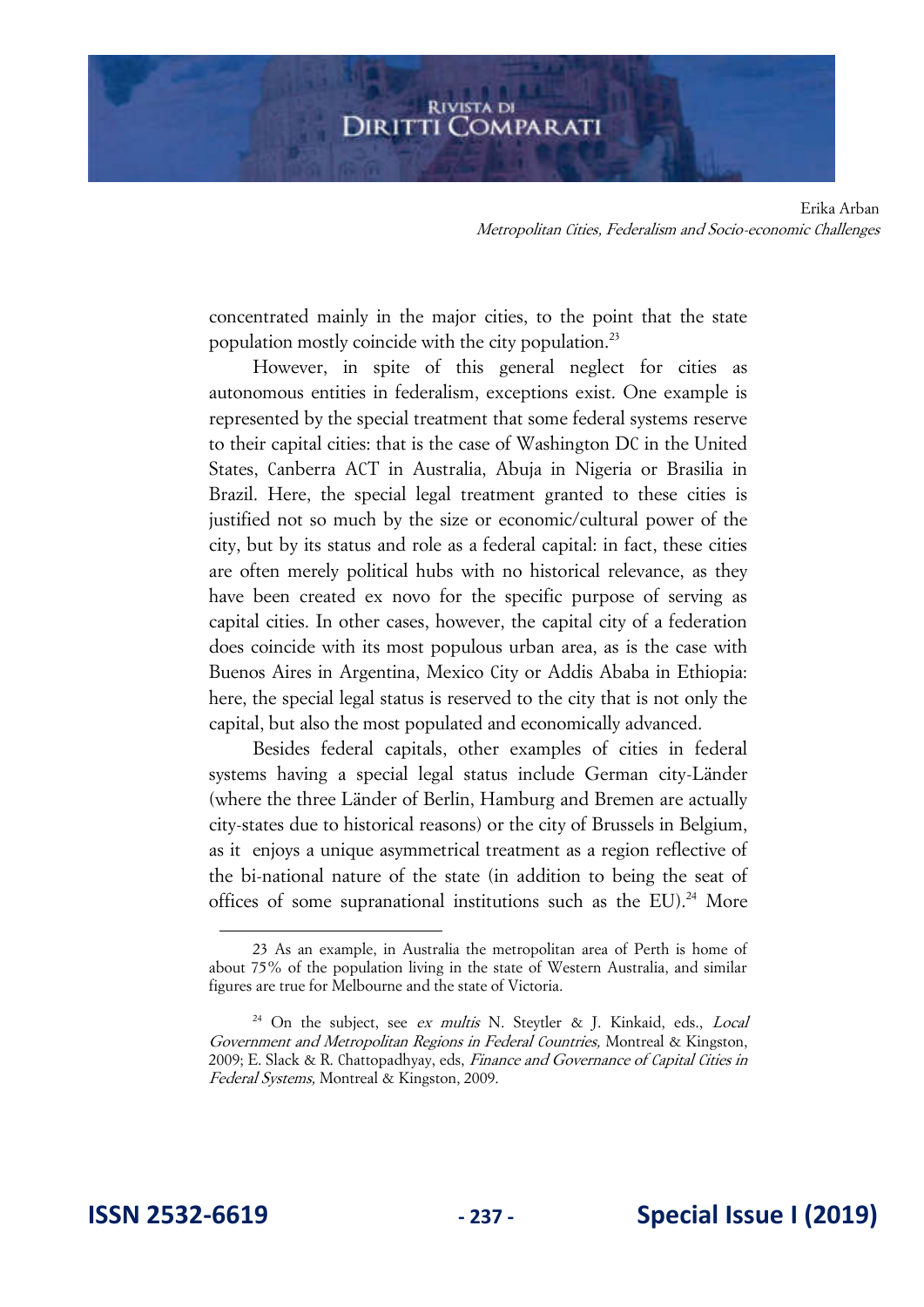recently, also Italy has constitutionally entrenched metropolitan cities as one of the several tiers that compose this unique regional system,  $2^5$ while in the United Kingdom special status has been granted to London; $^{26}$  a special, federacy-like relationship exists between Hong Kong and mainland China.<sup>27</sup> More informally, in United States some cities have recently carved out for themselves autonomous powers in specific areas such as immigration or the environment, often in contrast with federal policies (a phenomenon broadly referred to as 'sanctuary cities').<sup>28</sup>

In addition to the aforementioned examples, the most recent wave of constitutional drafting has increasingly turned its attention if not to the city or metropolitan area to the local/municipal sphere, elevating this other tier of government to constitutionally protected status, often in association to (or as an expression of) the principle of subsidiarity (see infra): in federal and quasi-federal systems, examples include, but are not limited to, Brazil, Germany, Italy, South Africa, Spain, Switzerland. Yet, even when the fundamental law offers constitutional recognition to the local or municipal tier of government, local governments do not usually stand on equal footing

<sup>&</sup>lt;sup>25</sup> See E. Longo & G. Mobilio, *Territorial government reforms at the time of* financial crisis: the dawn of metropolitan cities in Italy, in Regional and Federal Studies, vol. 26, no. 4 (2016); G. Boggero, The Establishment of Metropolitan Cities in Italy: An Advance or a Setback for Italian Regionalism?, in Perspectives on Federalism, vol. 8, no. 3 (2016).

 $26$  J. Stanton, *Decentralisation and empowerment under the coalition* government: An empirical study of local councils in London, in Journal of Planning and Environment Law, vol. 9.

 $27$  See C. Chan, Reconceptualising the Relationship between the Mainland Chinese Legal System and the Hong Kong Legal System in Asian Journal of Comparative Law, vol. 6, no. 1 (2011)

<sup>&</sup>lt;sup>28</sup> On US 'sanctuary cities' see R. Cuison Villazor, *What is a "Sanctuary"* in Southern Methodist University Law Review, vol. 61 (2008); R. Cuison Villazor, "Sanctuary Cities" and Local Citizenship, in Fordham Urban Law Journal, vol. 37 (2010), p. 573.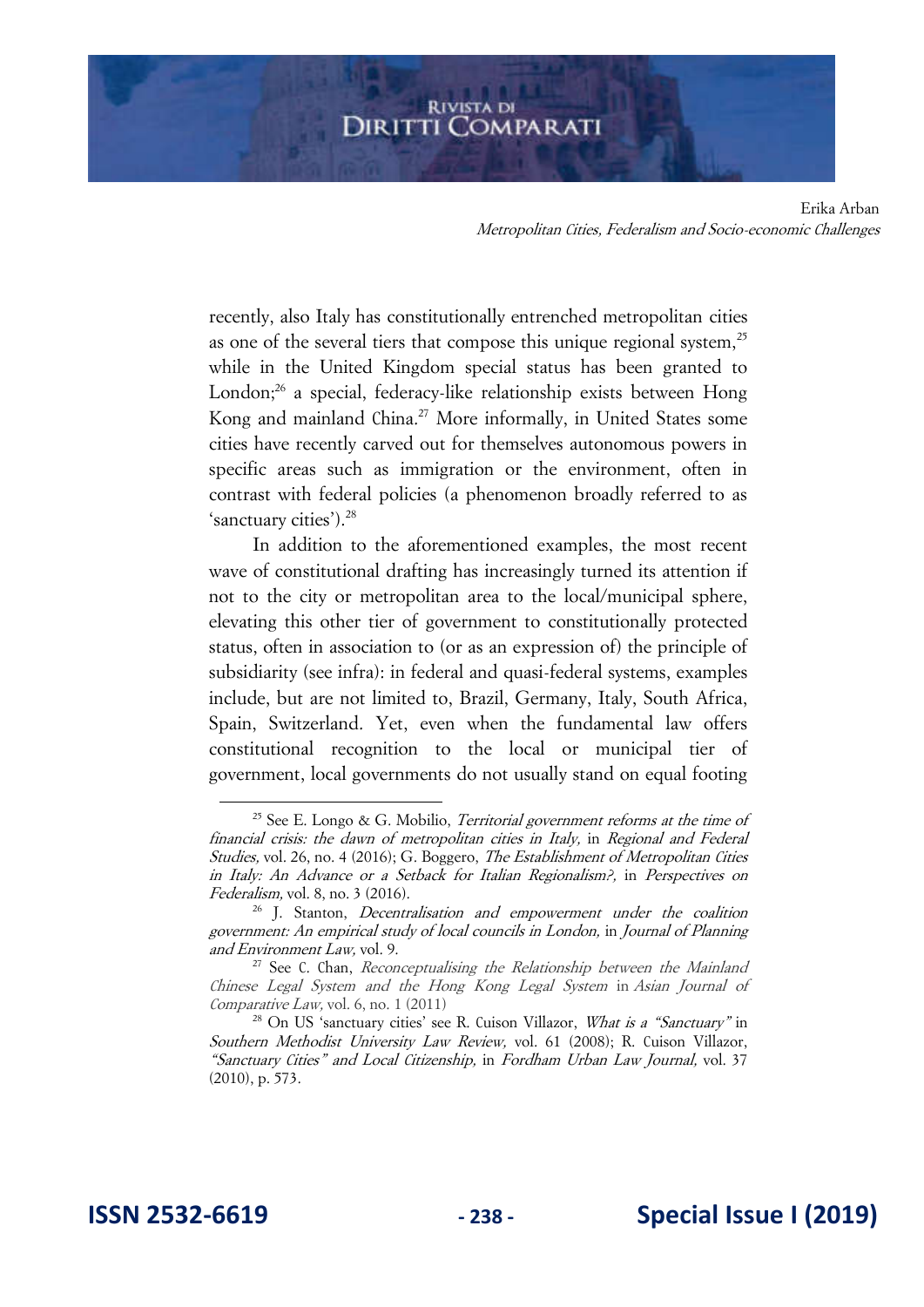with the main actors of the federal or quasi-federal system: in fact, municipalities mostly enjoy delegated/devolved (and not autonomous) powers, and cities are still anchored to the idea that they are mere subdivisions of states.

The problem with the existing structure is that the legal tools available to local governments – and to (metropolitan) cities – do not always serve the 'real dimension of contemporary urban entities' as they were designed at a time when societies were essentially rural, and they were never adapted to the effective shape of contemporary urbanization.<sup>29</sup> More specifically, the fiscal and financial powers of cities continue to reduce while their challenges have increased and the tasks they are called to perform have multiplicated.<sup>30</sup> Furthermore, many state or national constitutions provide for specific constraints (ie balance budget requirements, use of public money only for public purposes, limitations on the acquisition of debts, etc...), $31$  and this limits the way in which cities (or other local governments) can spend and raise money and, consequently, function.<sup>32</sup> These constitutional constraints reduce the ability of localities to respond to changes in economic circumstances,<sup>33</sup> thus forcing them to either find indirect ways to fund their services or to depend on transfers coming from the centre.<sup>34</sup> Consequently, traditional local institutions such as municipalities might be ill-adapted to the real size of urban issues.<sup>35</sup> As scholars have contended,

<sup>29</sup>J.-B. Auby, Droit de la ville. An introduction, in Italian Journal of Public Law, vol. 5, no. 2 (2013), p. 304.

<sup>30</sup> L. Scheurer & A. Haase, op. cit., p. 340.

<sup>31</sup>R. Schragger, op. cit. p. 220 with regards to the US, but similar considerations can be made for other jurisdictions.

<sup>32</sup> Ibid. p. 221.

<sup>33</sup> Ibid. 34 Ibid.

<sup>35</sup> J-B. Auby, op. cit., p. 304.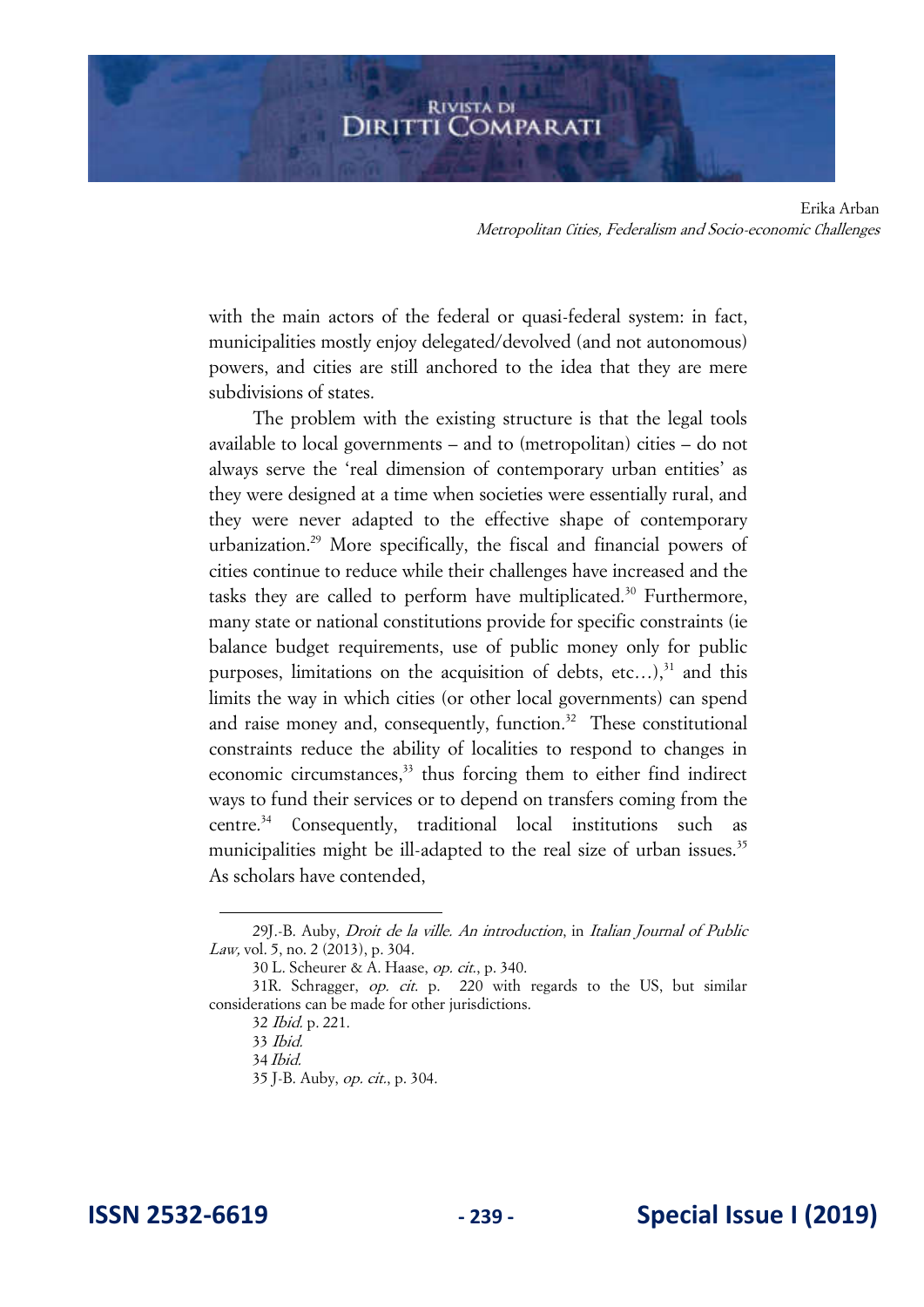[t]he intersections of urban diversity and cohesion should be addressed via policies that allow for solutions shaped and owned predominantly by political and societal actors at the local level (emphasis added).<sup>36</sup>

Building upon their historical role and the renewed attention on the part of legal scholarship, I thus propose a new understanding of metropolitan cities as unique socio-economic and political spaces. The experience of federalism as naturally articulated in multiple tiers of government, coupled with its innate capacity to reconcile unity and diversity also of the socio-economic type, and the experience in treating cities asymmetrically as briefly sketched above helps painting the ideal canvass where to experiment new forms of (legal) reconciliation between competing forces and social and interpersonal solidarity within the specific context of large metropolitan areas.

IV. Proposing a new understanding of metropolitan cities as unique socio-economic and political spaces

 Building upon the traditional role of cities as entities that contribute to the social and economic development of the territory, in this section I will propose a definition of (metropolitan) cities as unique socio-economic and political spaces. In this way, I suggest to (re-)place metropolitan cities 'at the centre of our economic and constitutional thinking<sup>37</sup> by vesting them with more autonomy and powers within the decentralized system. Before doing so, however, I propose a definition of metropolitan city that is not univocal but tailor-made to the specific, contingent reality.

<sup>36</sup> L. Scheurer & A. Haase, op. cit., p. 340.

<sup>37</sup> R. Schragger, op. cit., p. 18.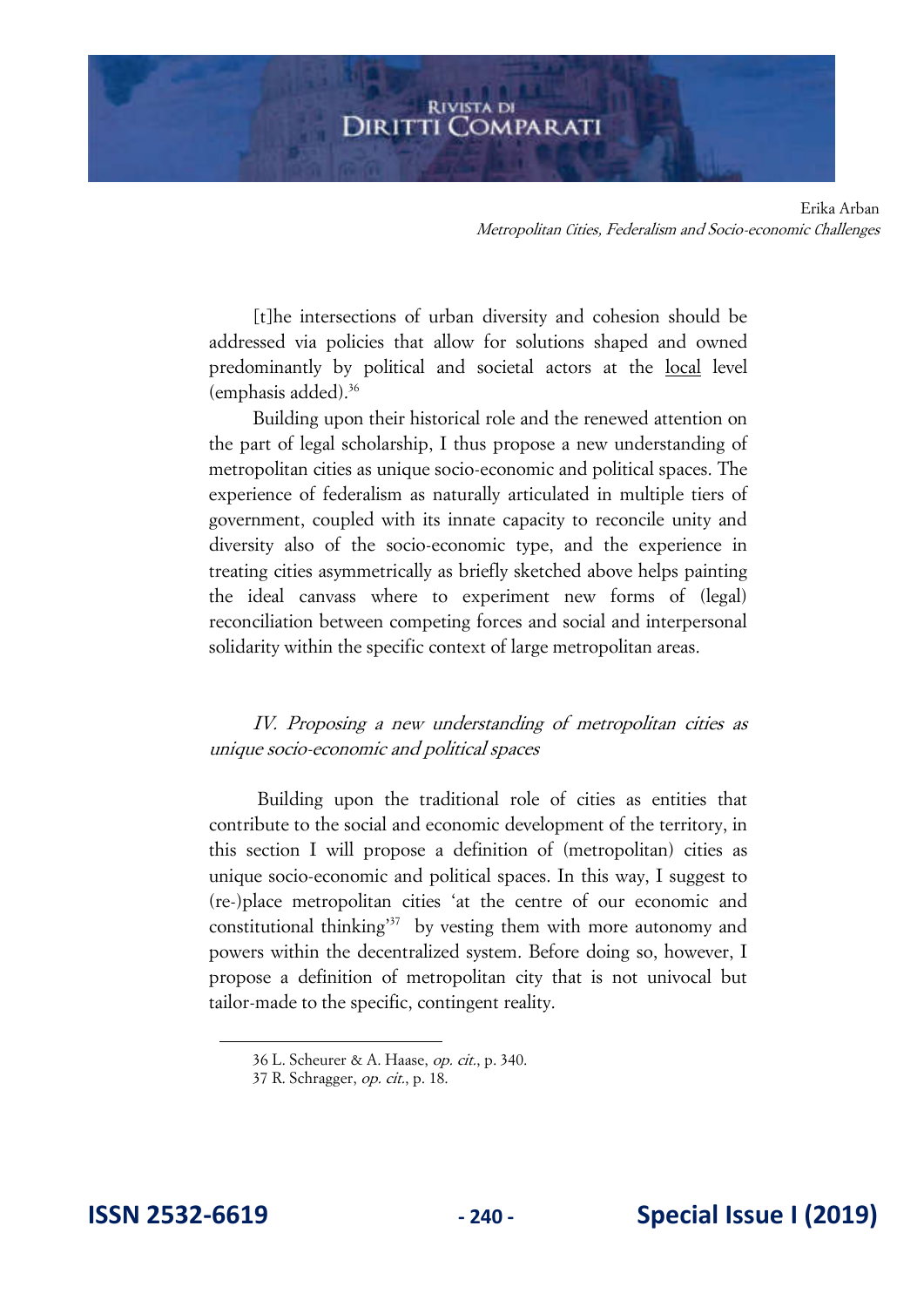What is a socio-economic and political space?

The idea that larger cities could be understood and conceived of as 'socio-economic and political spaces' with unique features and needs, and that they could play a role in the economic development and well-being of the people who live in them, is a longstanding one. For example, one scholar has argued that cities are 'the chief economic engines in their regions, states, and nations' or that, historically speaking, they have a tradition of being productive places and the primary cause of economic development.<sup>38</sup> Particularly after the fall of barriers to trade, the economic influence of cities has grown to the point that they can now be seen as important trade nodes allowing the flow of capital, persons and goods.<sup>39</sup> Furthermore, although the nation-state has been traditionally considered the 'basic unit of economic analysis', cities 'are relevant economic concepts in ways that nations are not.<sup>'40</sup> Because of this dominance of the nationstate in economic analysis, however, the (metropolitan) city has generally not been treated as 'core economic concept[s]' in spite of its pivotal role in cultural, political and economic life.<sup>41</sup> For example, Jane Jacobs argued that cities could be construed as economic units and 'engines of economic growth'<sup>42</sup> whilst national economies are a 'collection of city economies'<sup>43</sup> because, within nations, cities 'account for a disproportionate share of gross domestic product and income'<sup>44</sup> and, consequently, cities play a fundamental role in 'fostering economic innovation.'<sup>45</sup>

38 Ibid. 39Ibid. Ibid. p. 18-19. Ibid. p. 20. Ibid. p. 19. Ibid. p. 20. Ibid. p. 21. Ibid. p. 19.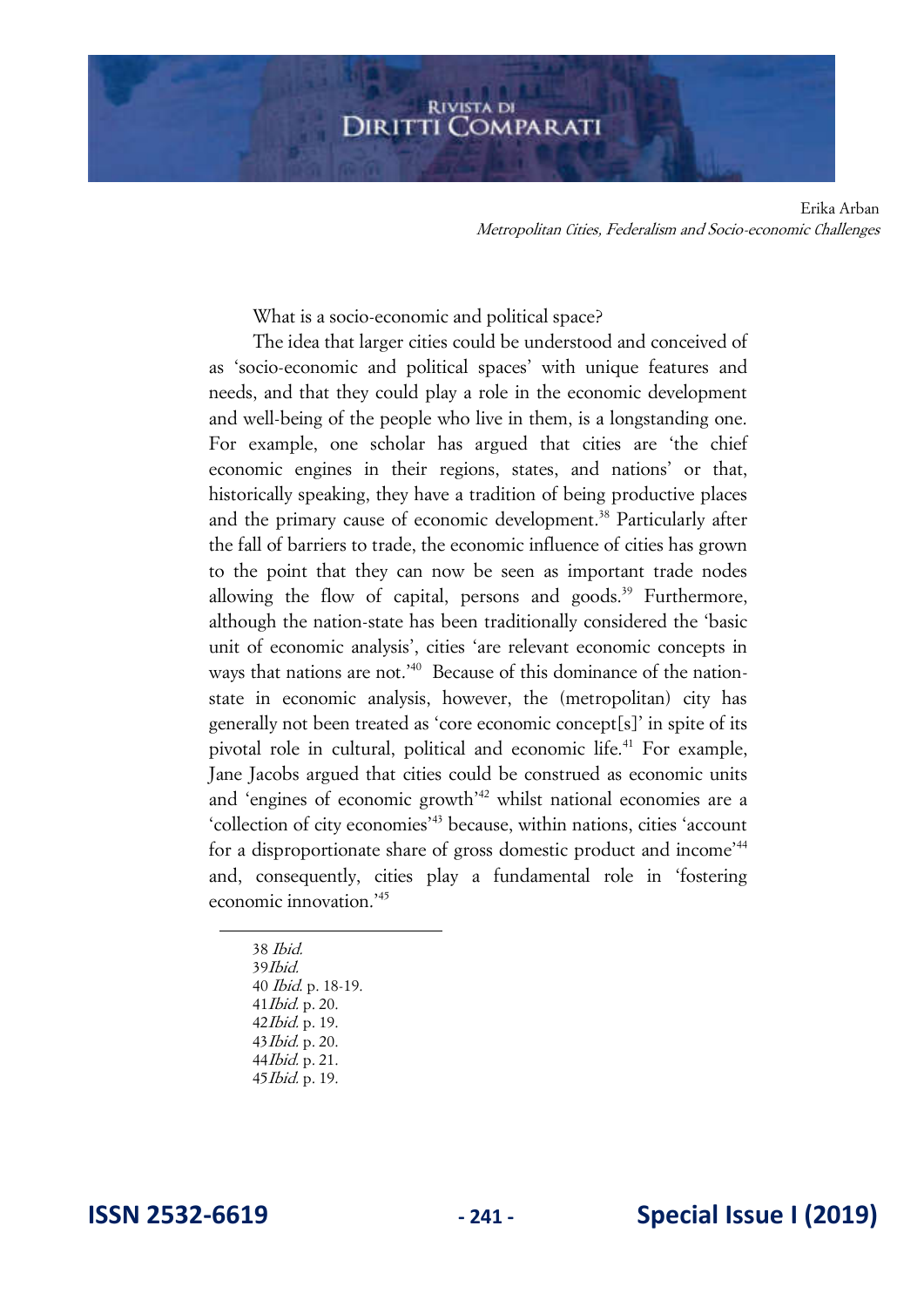I use the expression 'socio-economic and political spaces' to define metropolitan areas as they display some unique, de facto asymmetrical political and socio-economic traits that are different compared to the rest of the territory. Large metropolitan areas are not only capable of generating wealth and economic growth but they are also competent at promoting good governance.<sup>46</sup> This is where the 'socio-economic' and the 'political' components meet, to denote that these areas have a potential for self-government or autonomous powers that is directly proportional to their socio-economic influence. In other words, the more socio-economically powerful, the more they feel the need and desire for independent decision-making. Furthermore, larger cities that are fully socially and politically active and integrated – and thus privileged in comparison to other, more depressed, areas – might perceive a sense of inadequacy for the lack of tools/resources available to them, with upper tiers of government allegedly ignoring or neglecting their needs.

Metropolitan cities can thus be construed as unique socioeconomic and political spaces facing exceptional challenges, their uniqueness emerging from their powerful economic muscle, their political potential and their socio-cultural distinctiveness and diversity. Consequently, an argument can be made in the sense that more legal and constitutional autonomy could be extended to them in federal and quasi-federal systems. Before discussing any normative agenda, however, one important aspect that still needs to be addressed is that of boundaries, or of the definition of a metropolitan city.

<sup>46</sup>Y. Blank, Localism in the New Global Legal Order, in Harvard International Law Journal, Vol. 47, No. 1 (2006), p. 264.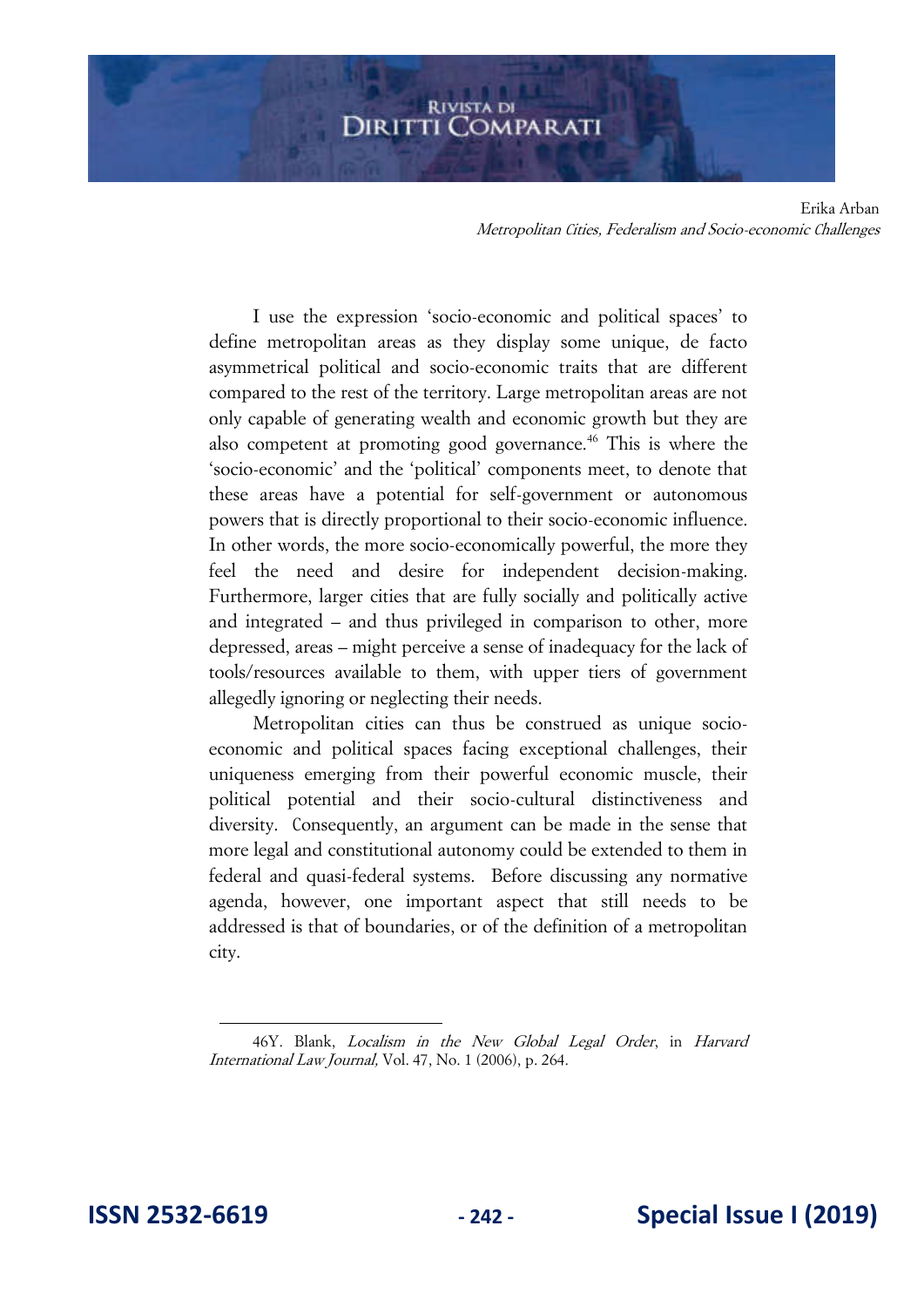What is a (metropolitan) city? How do we define a city, or how big should a city be so as to be considered a metropolitan area and, consequently, a unique socio-economic and political space deserving to be elevated to the rank of autonomous federated entity for purposes of this paper? Defining the geographical element of metropolitan areas is a task riddled with difficulties. Quite intuitively, metropolitan cities are large territorial spaces displaying certain common features typical of densely populated areas as defined above. But the same, concurrent concepts of large and densely populated are relative, as they depend on local perceptions. Instinctively, metropolitan areas are the largest and biggest cities but, again, this is not enough: how do we determine whether a city is big enough to be considered a metropolitan city? Besides the geographical (or spatial) method – which does not take into account contingent situations – other methods may include population: but this is also an inaccurate indicator, as it significantly varies across states and continents (ie a city with 2 million people can be seen as a metropolitan area in Italy or Switzerland but not in China). Graizbord classifies cities both by size and function.<sup>47</sup> In terms of size, he contends that cities with at least one million inhabitants are defined millionaire cities, whereas those with more than ten million people are classified as megacities.<sup>48</sup> Metropolitan areas, on the other side, include 'one central city and a set of politico-administrative units (municipalities) that are incorporated if the continuous urbanized area covers part of their territory.'<sup>49</sup> By function, Graizbord describes metropolitan zones as areas where 'a local jurisdiction is included if it develops some

<sup>47</sup> B. Graizbord, Governance of Megacites in Federal Orders, in Forum of Federations (ed.),  $4<sup>th</sup>$  international conference on federalism: conference reader, p. 72.

<sup>48</sup> Ibid. 49 Ibid.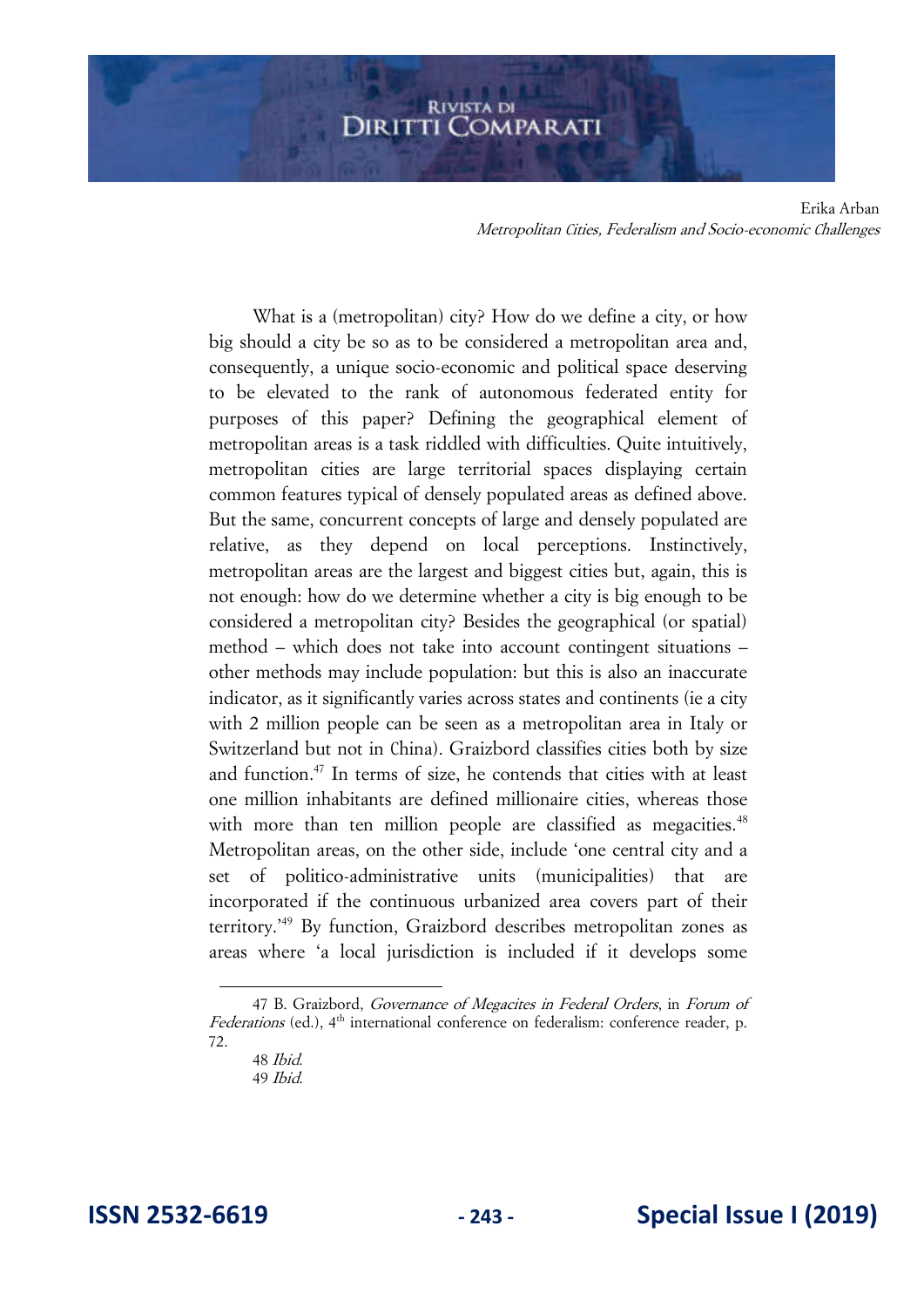interaction with the city centre or with an area already considered part of the metropolis.'<sup>50</sup> City-regions or metropolitan regions are recognized functional units when 'the population and economic activities in [their] hinterland, and the cities located within, are dependent to the central city.'<sup>51</sup> Finally, two additional classifications include the concepts of megalopolis (such as the complex US northeastern part) and the topical world city, to define urban agglomerations where 'the location of transnational firms' command functions and related activities play an important role in the global economic order.'<sup>52</sup> Important to this narrative are also the so-called clusters of cities (or 'economies of agglomeration'), meaning the proximity of businesses generating specialized industries: for example, the Ruhr Valley, the Silicon Valley, or certain financial districts in London, Tokyo or New York.<sup>53</sup>

Although the classification by size is more objective, I find the functional definition of a city quite elusive. Because of different local perceptions, in this paper I will thus prefer not to propose a univocal definition of metropolitan city but instead suggest that each country should carve out its own definition based on a combination of factors that include not only demographics, but also the size of the metropolitan area, the socio-economic context, the asymmetries with less urbanized territories, etc.

<sup>50</sup> Ibid.

<sup>51</sup>Ibid. p. 73.

<sup>52</sup> Ibid. p. 73. Saskia Sassen would then use the expression global city to refer to the same concept.

<sup>53</sup> R. Schragger, op. cit., p. 21 and 23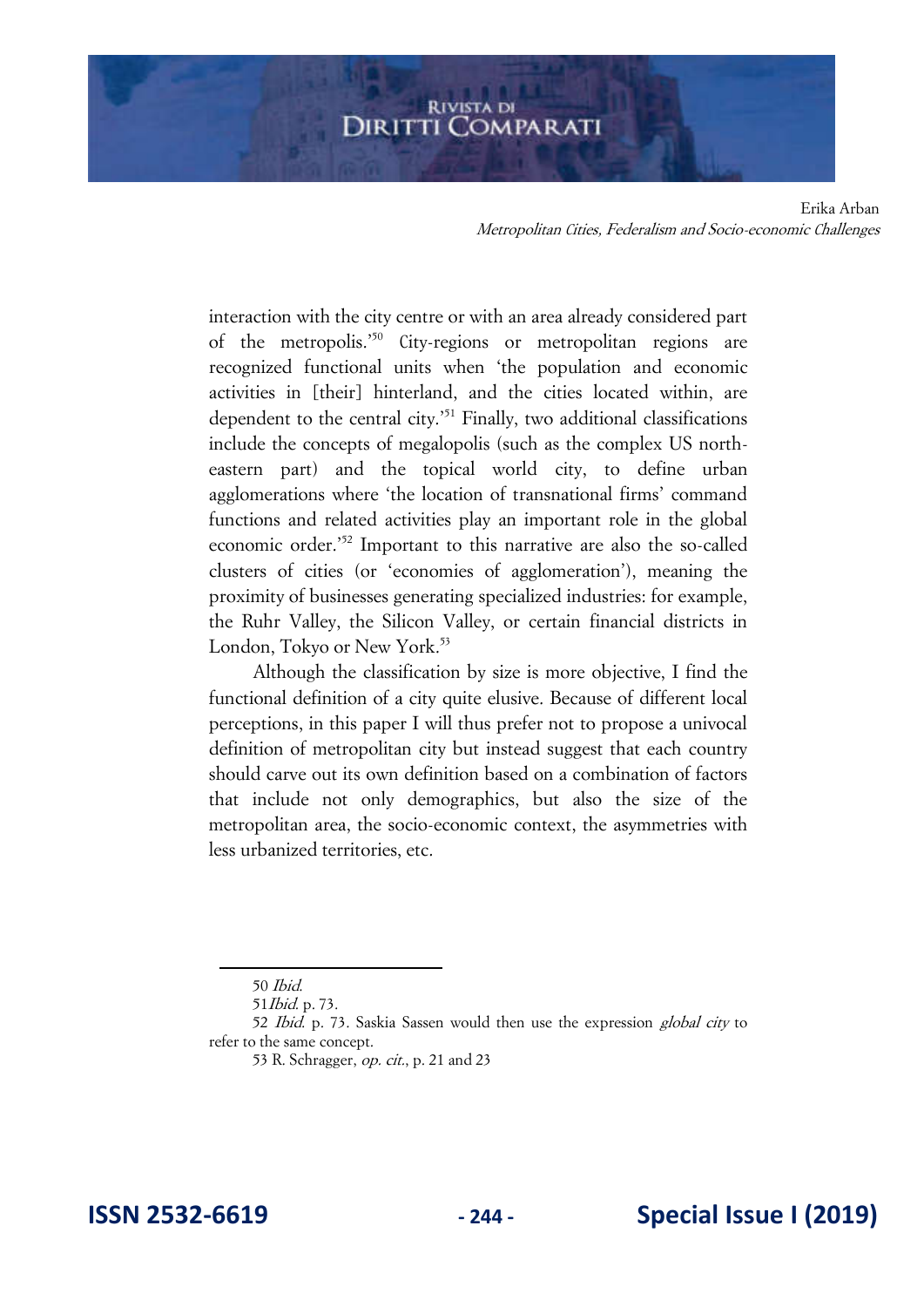#### V. The normative agenda

In proposing a definition of metropolitan cities as unique socioeconomic and political spaces, this paper offers to rethink their constitutional status in decentralized systems and vest them with more autonomy and powers, fit to the role and challenges they are called to perform every day, including contrasting the socio-economic inequalities that are typical of these areas. In other words, the argument is that metropolitan cities can become strategic places where to build new modes of governance that are better capable of balancing the economic and social dimensions and ultimately fight economic inequalities, at least those of a local/urban nature. This need is prompted by the fact that cities are not always adequately equipped with the legal tools needed to face the challenges and perform the tasks required by them. The next question thus becomes: what legal tools could be discussed or considered?

As indicated above, this paper focuses mainly on federal and quasi-federal systems, a choice that is grounded on two main premises. First, federalism is traditionally construed as an ideal mechanism to reconcile unity and diversity through the implementation of a multi-tier system of government. Second, because of its natural articulation in different levels, it is easier to think of metropolitan cities as the new levels of governance to accommodate their unique traits, reconcile diversity and social cohesion and face economic challenges. However, federalism can also be construed simply as a theoretical framework, and 'export' some of the suggested proposals to realities that are more unitary.

In drafting a (very preliminary) normative agenda, the following aspects might need to be taken into account.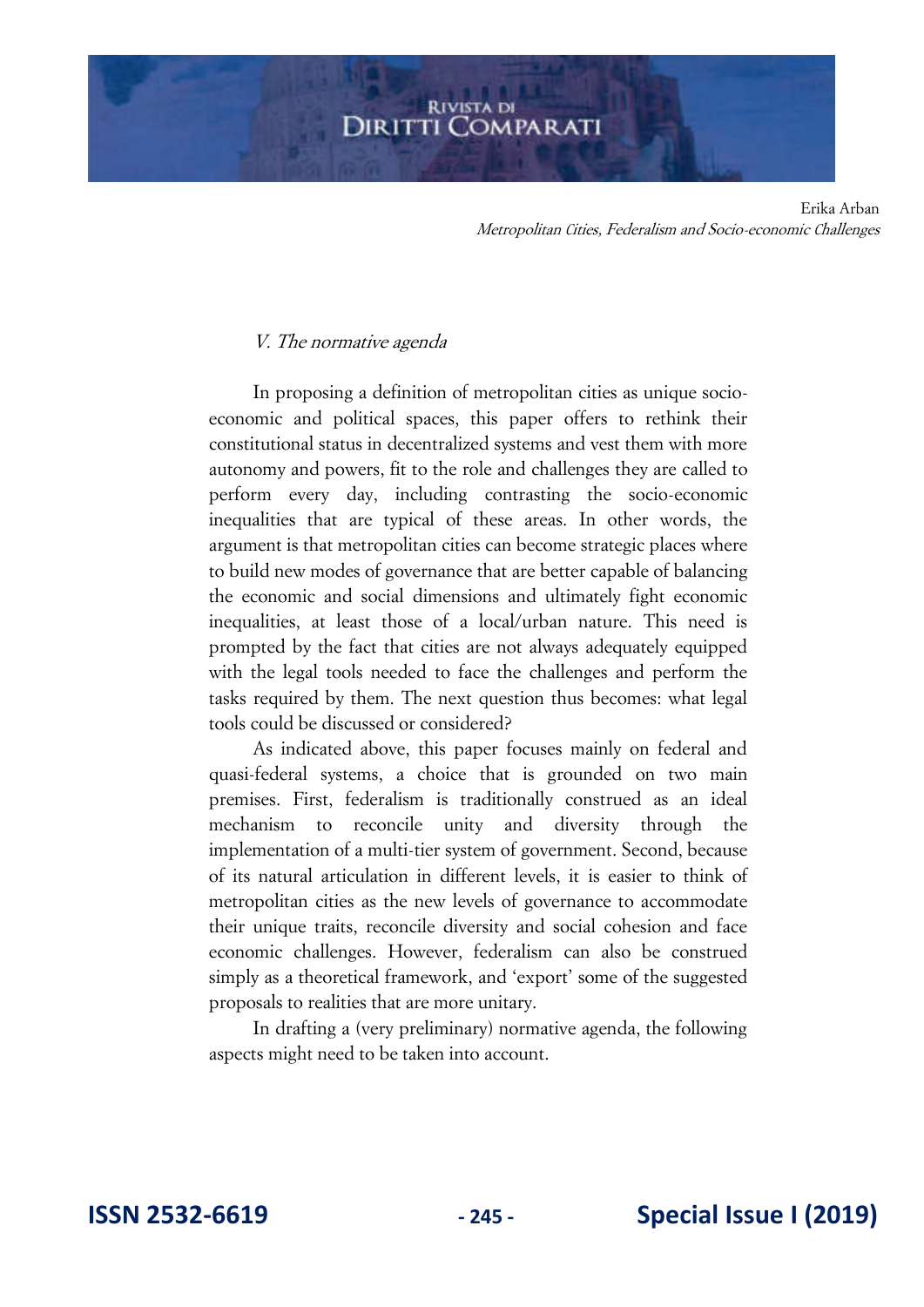#### a. Constitutional entrenchment of metropolitan cities

The first aspect to consider is whether metropolitan cities, however delimited and defined, should be constitutionally entrenched as an autonomous level of government reflective of their being unique socio-economic and political spaces according to the description offered above. This would provide them with an additional layer of protection from unduly and untimely reforms. Constitutional entrenchment, however, would immediately generate challenges, as it may be very difficult to pursue, especially in those federal and quasifederal states where constitutional amendment is rigid. Furthermore, while one of the purposes of entrenching metropolitan cities as separate tiers of government might be efficiency (see infra), it could also be argued whether the entrenchment of an additional level of governance would be welcomed by citizens, because of the increased risk of administrative and legislative costs that this would entail.

b. Constitutional entrenchment of legislative powers for metropolitan cities

The next aspect that needs to be discussed is the provision of constitutionally protected legislative powers for the metropolitan city: a clear formulation of legislative powers in key areas (for example, immigration, environment, criminal law, certain personal/fundamental rights, economic/social matters but, most importantly, fiscal aspects), might help carving some autonomous legal space for the city.

In general, delegation of powers to the bottom has been both praised and questioned. For example, Blank argues that many theories advocating delegation of authority from central to local governments emphasize increased economic advantages and economic efficiency: in this sense, subsidiarity (defined as a principle favouring the exercise of powers at the level of government closest to the citizens, unless a higher level might be better placed for that) is understood as an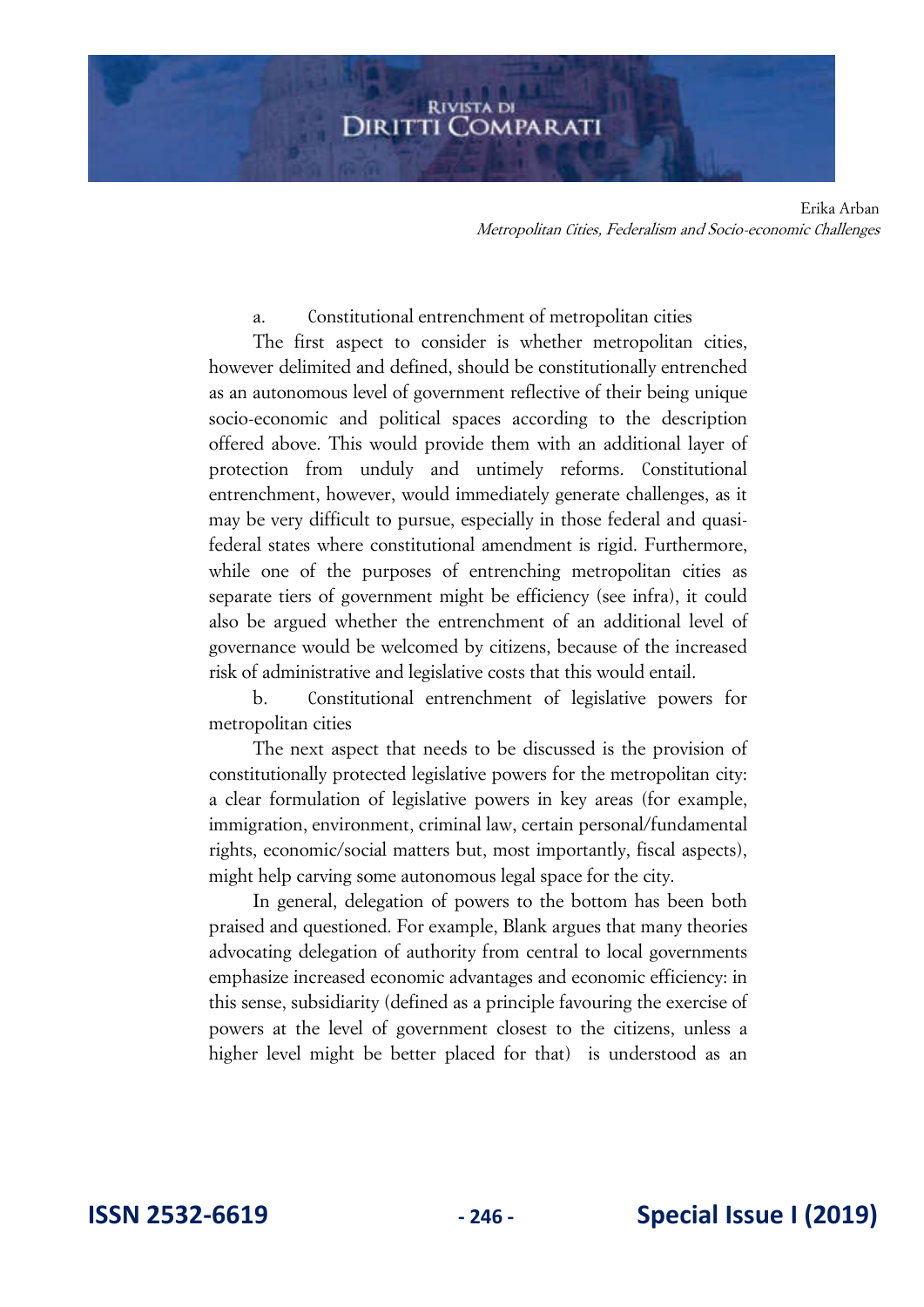exemplification of 'libertarian ideals that marry individual freedom with economic efficiency by promoting liberty, experimentation, and healthy competition.<sup>'54</sup> Among its disadvantages, he posits that delegation of powers can also create an array of collective action problems that cause just the opposite, eg inefficiency and deterioration of public goods.<sup>55</sup>

If an agreement is reached in the sense of empowering metropolitan cities with entrenched autonomous legislative powers, Frug suggests that there must be 'a genuine transfer of power to the decentralized units'.<sup>56</sup> Likewise, a clear formulation of competences and mechanisms of coordination between the different tiers of government should also be encouraged.

c. Fiscal autonomy

In line with a definition of metropolitan cities as unique socioeconomic and political spaces, whereby large cities are capable of fostering not only good governance but also 'generate wealth and economic growth', they need to be financially viable and self-reliant.<sup>57</sup> Concrete financial autonomy is one of the most important elements that are missing in city governance, thus limiting their powers and efficiency. Consequently, this aspect needs to be seriously considered when carving cities' financial and fiscal powers.

d. Representation at the centre

In line with most traditional federal and quasi-federal practices, representation refers to the presence of representatives of the different tiers of government within central institutions. Representation at the

57Y. Blank, Localism, op. cit., 264.

<sup>54</sup> Y. Blank, Localism, op. cit., p. 270-271.

<sup>55</sup> Ibid. p. 271.

<sup>56</sup> G. Frug, op. cit., p. 1070.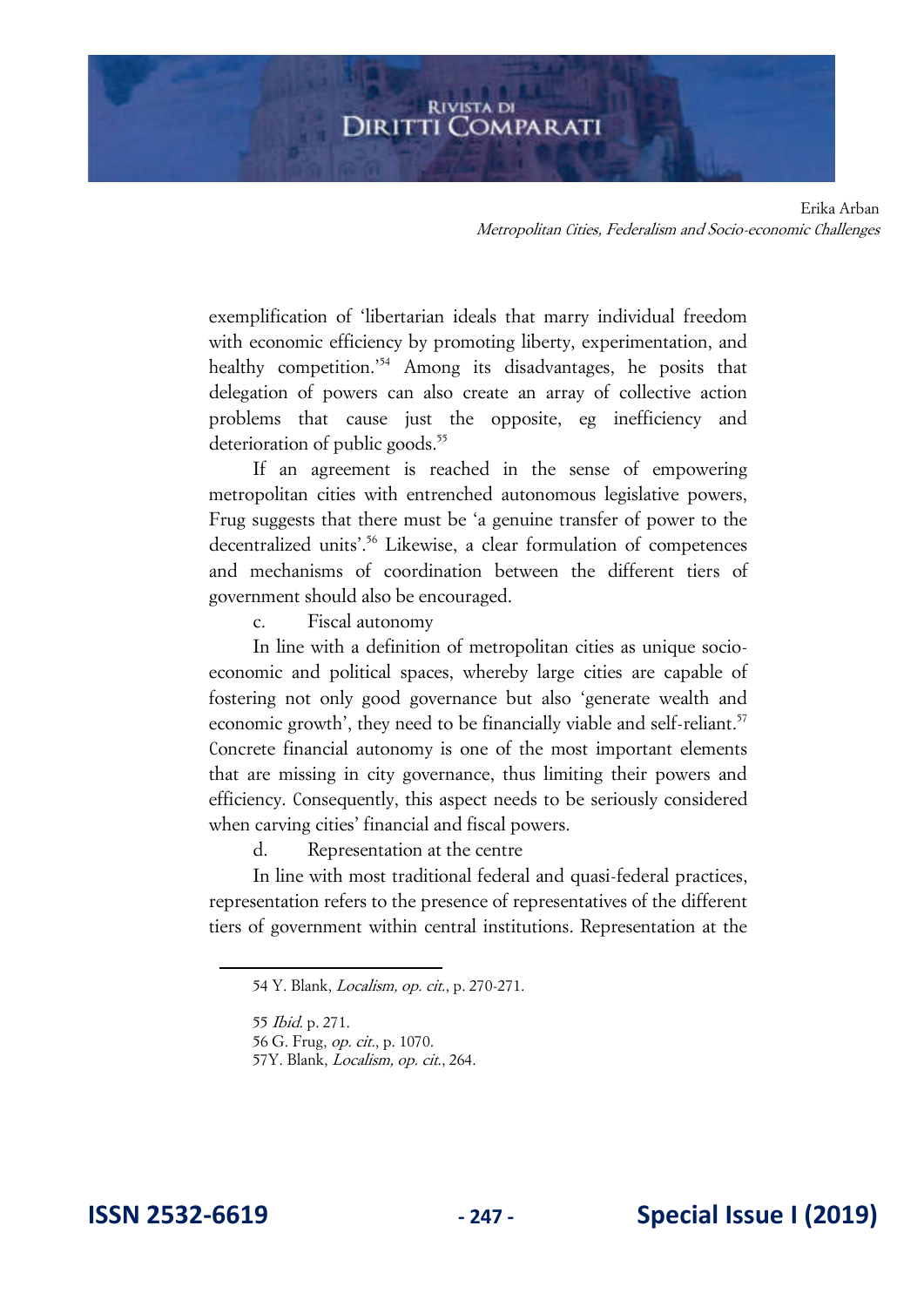centre may take different forms, but the most classic is represented by an Upper Chamber (or Senate) where the interests of the peripheral government may find an ideal platform for discussion, or through some form of representation within the Constitutional (or Supreme) Courts. When this is not possible, more informal avenues of representation may be explored, such as intergovernmental relations and conferences. An eventual constitutional entrenchment of metropolitan cities might call the aspect of representation at the centre into question: it will thus be necessary to explore the most appropriate forms of representation for this new tier government.

e. International treaty-making powers

Reflective of the international dimension and role that larger cities have informally acquired in certain areas, it might be worth exploring their international position and role through the creation of networks. This aspect is linked to the fact that metropolitan cities have no legal personality in formal international law, as only states can usually be members of the UN or other international institutions, and the legal principle that denies metropolitan cities or localities to be legal persons in international law is rarely mentioned.<sup>58</sup>

f. Direct or indirect election of city representatives

As Blank posits, for residents to learn that their participation matters, localities need to be meaningfully represented in decisionmaking. Yet, merely granting authority, duties and rights to metropolitan cities will not advance democracy without 'supplementary measures' such as direct elections.<sup>59</sup> There are many advantages in directly electing organs of metropolitan cities. Frug contends that there must be some genuine transfer of powers to the decentralized units, as power and participation are inextricably linked:

<sup>58</sup> Y. Blank, City and the World, op. cit. p. 892.

<sup>59</sup> Y. Blank, Localism, op. cit., p. 275-276.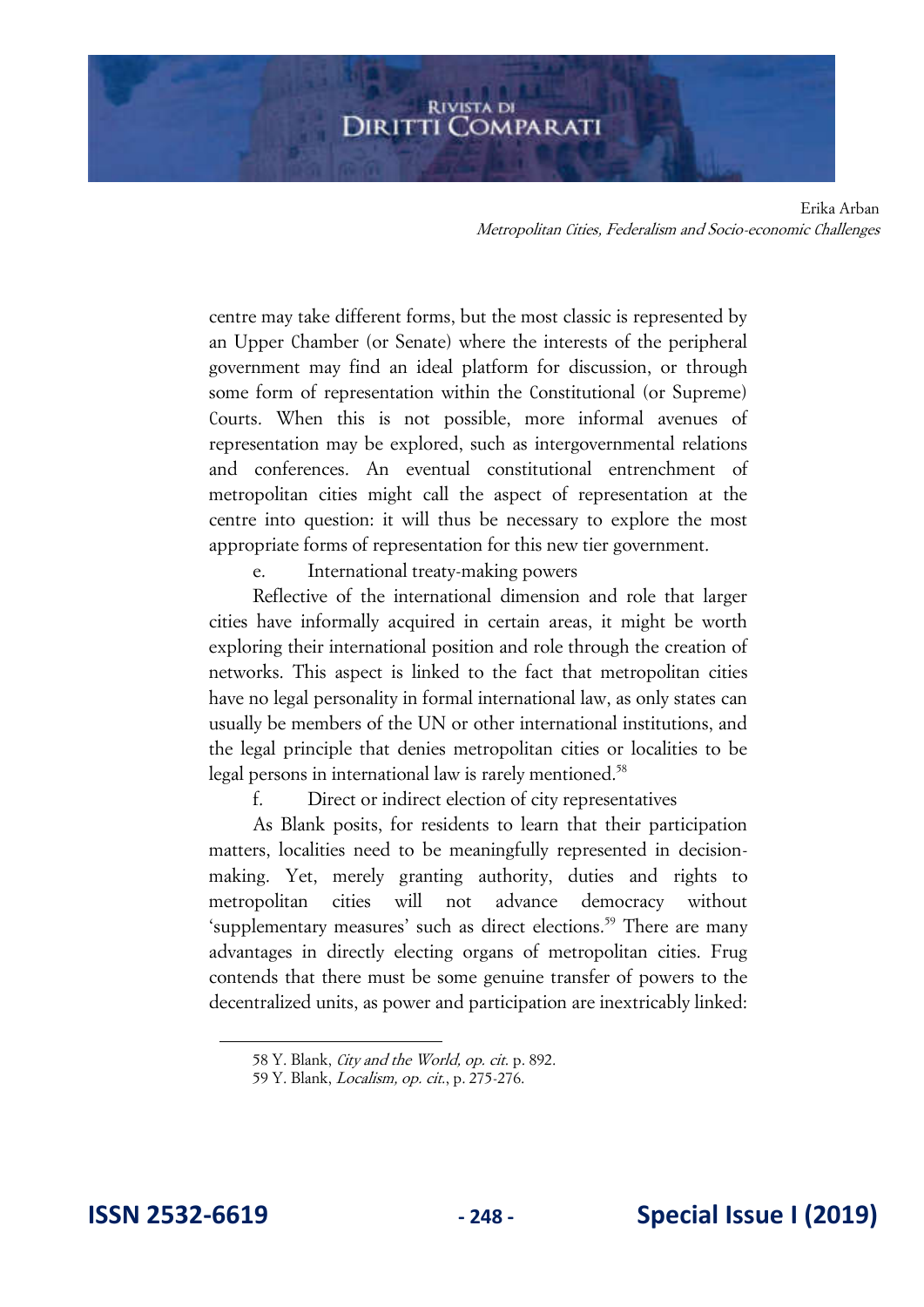in fact, nobody 'is likely to participate in the decisionmaking of an entity of any size unless that participation will make a difference in his life.'<sup>60</sup>

g. Solidarity and city identity

Finally, two additional points need to be addressed more thoroughly: solidarity and city identity. Metropolitan cities can be seen as places of solidarity, and solidarity (and equality) represent the foundational values upon which social cohesion in the metropolitan city might be achieved. Solidarity is not a concept that can be easily defined, although it is closely linked to positive values such as brotherhood, friendship, mutual help, etc. But solidarity in strictly legal terms may also be associated to the obligatio in solidum originating in Roman Law, whereby it connotes a shared responsibility for the whole common objective (solidum) and not just the care for an individual. In the specific urban/metropolitan context, solidarity may find expression in different ways and assume different connotations. It may run among individuals who share the same common spaces (horizontally) but also among institutions of local governance and citizens (vertically). It is thus possible to talk about forms of interpersonal/intergenerational solidarity but also socio-economic solidarity.

The second point refers to city identity as opposed - or parallel to regional or state/national identity. Social cohesion entails the development of a net of social relations and helps shaping a feeling of belonging that contributes to create a sense of communal identity.<sup>61</sup> The element of identity also contributes to frame the definition of metropolitan cities as unique socio-economic and political spaces, as

<sup>60</sup> G. Frug, op. cit., p. 1070.

<sup>61</sup> L. Scheurer & A. Haase, op. cit., p. 337.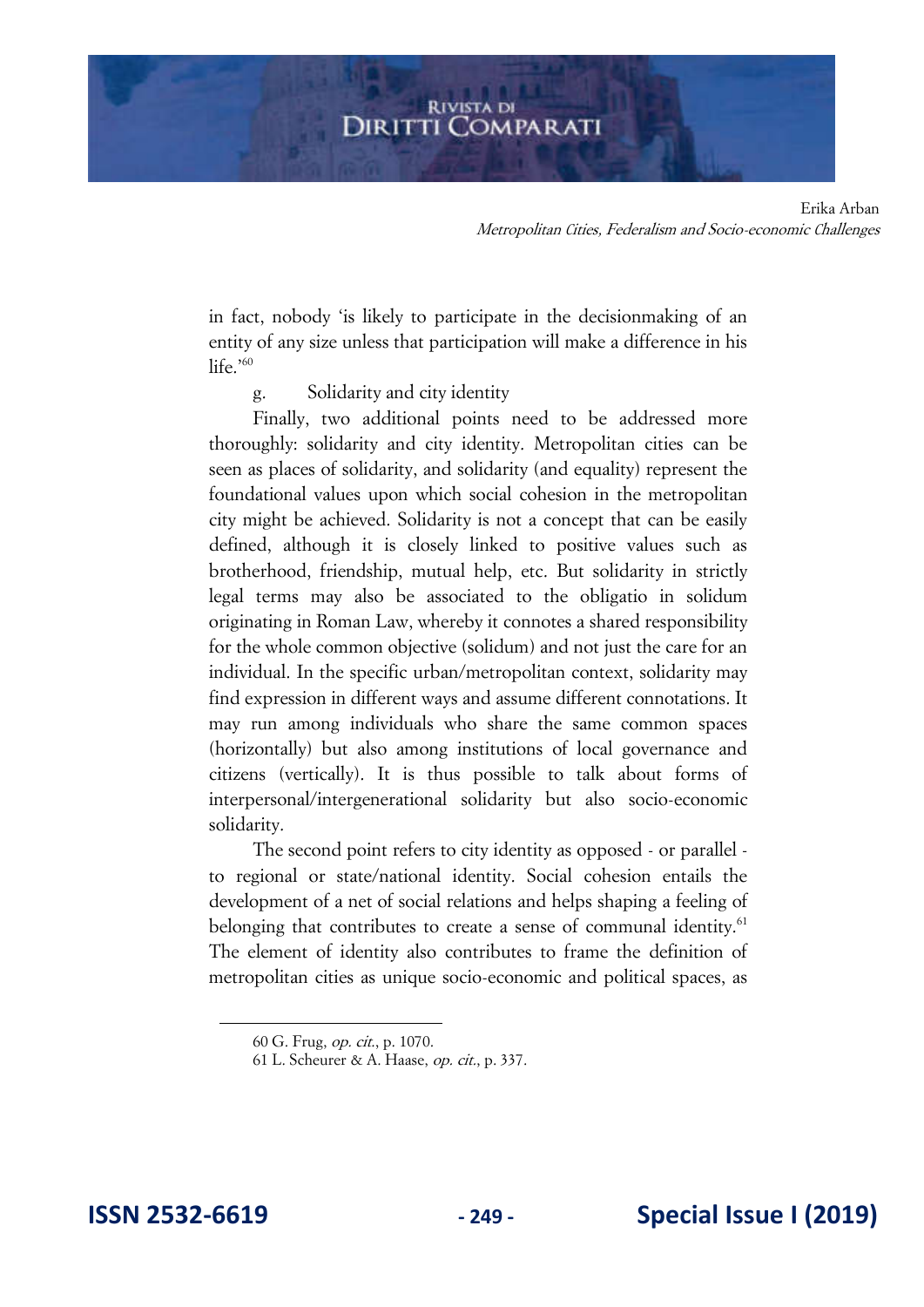some city-based identity may emerge among the people living in a given metropolitan territory. Although a thorough discussion on identity is beyond the scope of this paper, it is perhaps worth pointing out that, similarly to solidarity, also identity can take different forms. At city level this sense of identity has the power and potential to transform and influence local and national policies, because of the weigh and robust leading role played by the city. This identity aspect strengthens the argument in favour of a broader legal/constitutional role for the city.

Conclusion

The modest purpose of this paper was to simply begin a discussion on the opportunity to rethink the legal/constitutional role of metropolitan cities in federal and decentralized systems in light of their being unique socio-economic and political spaces. The paper mainly focused on decentralized systems, as their intrinsic articulation in different tiers of governments might facilitate the creation of a more robust constitutional space for the city. The rationale behind the creation of a legal entity called metropolitan city – embedded in, and protected by, the constitution – and specifically tailored on the unique traits of large metropolitan areas is mainly that in a more and more globalized and connected world, the raise in importance of metropolitan areas testifies to a parallel return to the bottom, to the local dimension, to the very basic core of the social community: this is where the principle of subsidiarity comes into play.

Of course, the argument that supports an increase in city power and the alleged benefits accompanying it shall be taken cautiously, as it is a nuanced one: in fact, there is no single solution that would perfectly fit all models. As an example, in certain smaller and homogeneous European countries such as Austria or Switzerland, – countries which have a rather uniform level of economic development